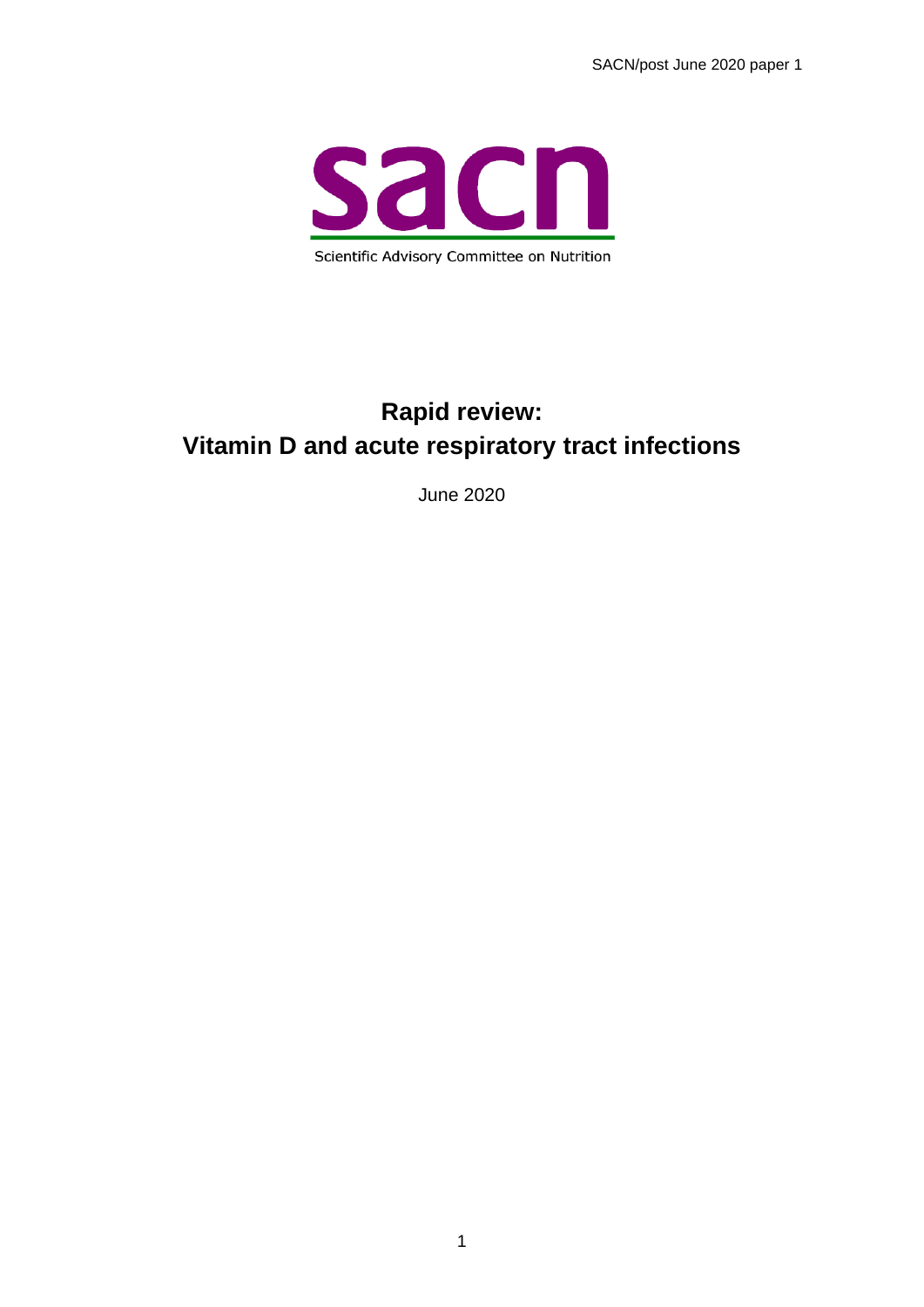# **Contents**

| Summary of SACN's previous assessment on vitamin D and ARTIs (2016)  5           |
|----------------------------------------------------------------------------------|
| Review of evidence on vitamin D and ARTI published since the SACN report (2016)6 |
|                                                                                  |
|                                                                                  |
|                                                                                  |
|                                                                                  |
|                                                                                  |
|                                                                                  |
|                                                                                  |
|                                                                                  |
|                                                                                  |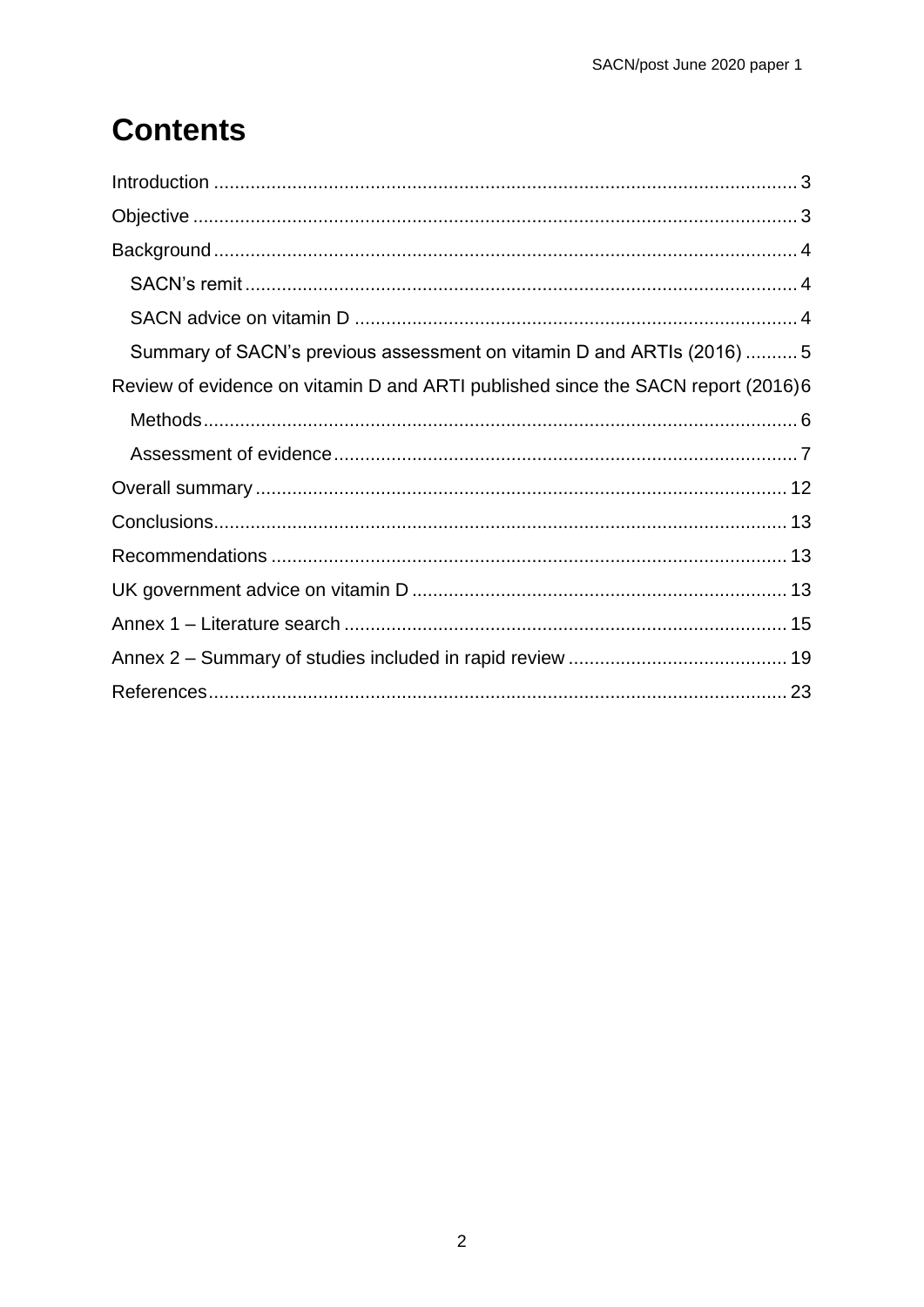## <span id="page-2-0"></span>**Introduction**

- 1. Current government advice on vitamin D relates to the protection of musculoskeletal health and is based on the recommendations of the Scientific Advisory Committee on Nutrition (SACN) following publication of its report on Vitamin D and Health (SACN, 2016).
- 2. Coronavirus disease 2019 (COVID-19) is an infectious disease caused by a coronavirus known as the severe acute respiratory syndrome coronavirus 2 (SARS-CoV-2). Since the COVID-19 outbreak, media reports and some academic publications have suggested that vitamin D supplementation (particularly high doses) could reduce the risk of COVID-19.
- 3. A systematic review and meta-analysis (Martineau et al, 2017) of randomised controlled trials (RCTs), reporting that vitamin D supplementation reduces the risk of acute respiratory tract infections (ARTI), has been widely cited as evidence to support this suggestion.
- 4. In this context, SACN agreed to conduct a rapid review of the scientific evidence on vitamin D and ARTI risk published after the SACN report on Vitamin D and Health (2016).
- 5. The term ARTI refers to any infection of the sinuses, throat, airways or lungs. Upper RTIs (URTI) include tonsillitis, laryngitis and the common cold. Lower RTIs (LRTIs) include bronchitis and pneumonia. Influenza affects both upper and lower respiratory tracts.

# <span id="page-2-1"></span>**Objective**

- 6. The purpose of this review was to:
	- assess evidence from RCTs on vitamin D and risk of ARTIs published since the SACN report on Vitamin D and Health (2016).
	- consider if evidence on vitamin D and ARTIs published since the SACN report (2016) changes its previous conclusions on vitamin D and ARTIs
- 7. This review did not include consideration of evidence on vitamin D and COVID-19 risk. An [evidence review](https://www.nice.org.uk/advice/es28/chapter/Key-messages) of Vitamin D and COVID-19 risk has been conducted by the National Institute for Health and Care Excellence (NICE). Emerging evidence on COVID-19 and obesity is being considered by Public Health England (PHE) separately (PHE, 2020).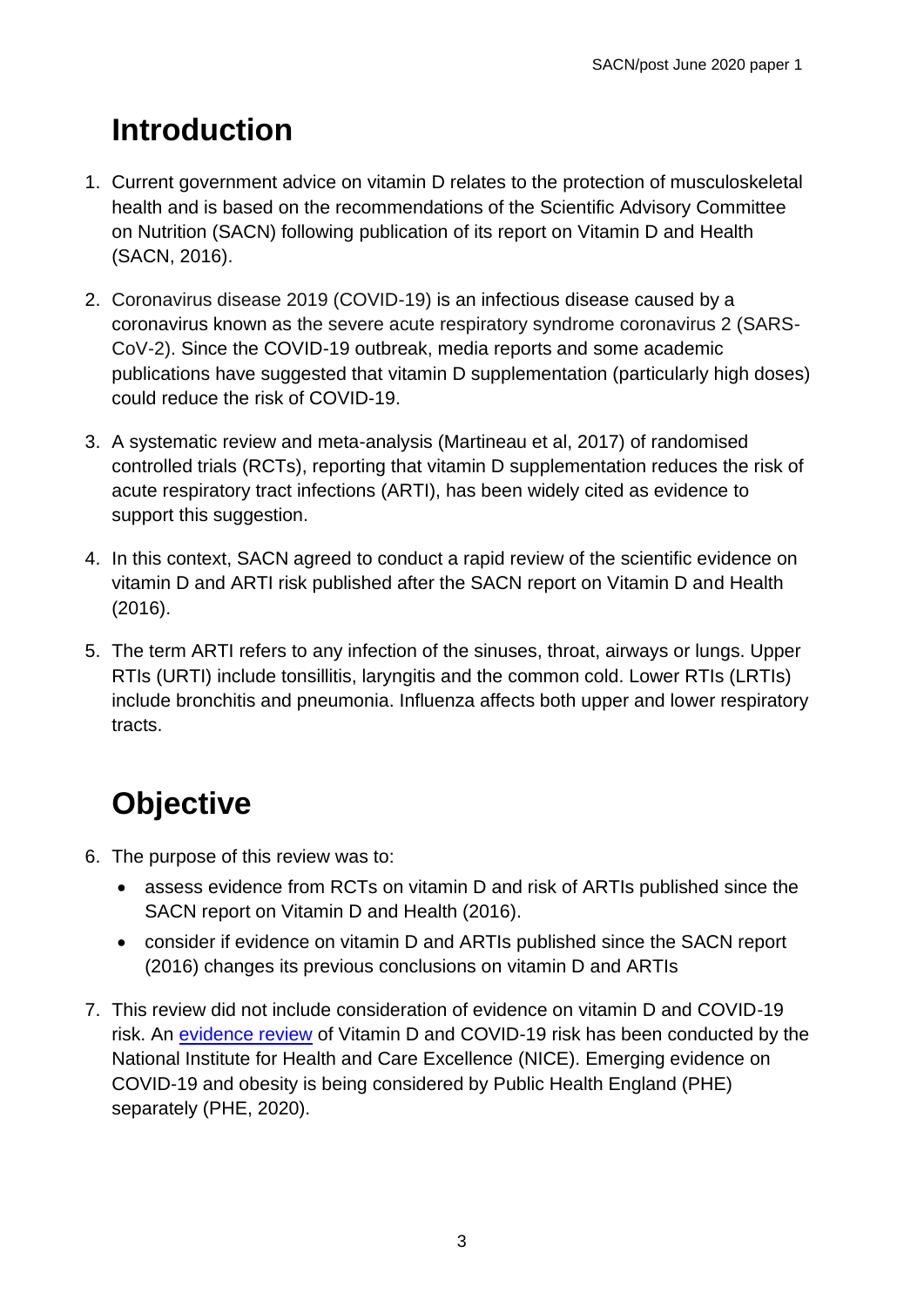## <span id="page-3-0"></span>**Background**

### <span id="page-3-1"></span>**SACN's remit**

8. SACN's remit is to assess risks and benefits of nutrients/foods to health by evaluating published scientific evidence and, based on its assessment, make dietary recommendations for the UK general healthy population including any vulnerable (at risk) groups which have been identified (see **SACN Code of Practice)**.

### <span id="page-3-2"></span>**SACN advice on vitamin D**

- 9. In its report on Vitamin D and Health (2016), SACN carried out a comprehensive assessment of the evidence on vitamin D and a wide range of musculoskeletal and non-musculoskeletal health outcomes (including infection). Evidence on vitamin D and non-musculoskeletal outcomes was considered insufficient to draw any firm conclusions or to inform the setting of recommendations for vitamin D. Musculoskeletal health was the basis for setting recommendations for vitamin D.
- 10. SACN concluded that the evidence suggested overall that the risk of poor musculoskeletal health is increased at serum 25-hydroxyvitamin D (25(OH)D) concentrations below 25 nmol/L. Serum 25(OH)D concentration is an indicator of exposure to vitamin D from skin synthesis and dietary intake. The reference nutrient intake (RNI) for vitamin D was set to maintain serum 25(OH)D concentration ≥25 nmol/L.
- 11. SACN set a RNI for vitamin D of 10 µg/d (400 IU/d) for the UK population (aged 4 years and above). This is the average daily amount of vitamin D (from natural food sources, fortified foods or supplements) needed by the majority (97.5%) of the population to maintain a serum 25(OH)D concentration ≥ 25 nmol/L when UVB sunshine exposure is minimal.
- 12. The RNI of 10 µg/d (400 IU/d) includes pregnant and lactating women and population groups at increased risk of having a serum 25(OH)D concentration < 25 nmol/L. Population groups at increased risk include those from minority ethnic groups with dark skin; those with minimal sunshine exposure as a result of not spending time outdoors (such as frail and institutionalised people) or those habitually wearing clothing that covers most of the skin while outdoors.
- 13. Data were insufficient to set RNIs for infants and children aged under 4 years. As a precaution, a 'safe intake' of vitamin D was recommended for these ages: in the range 8.5 to 10 µg/d (340 to 400 IU/d) for ages 0 up to 1 year (including exclusively breastfed and partially breastfed infants, from birth); and 10 µg/d (400 IU/d) for ages 1 up to 4 years.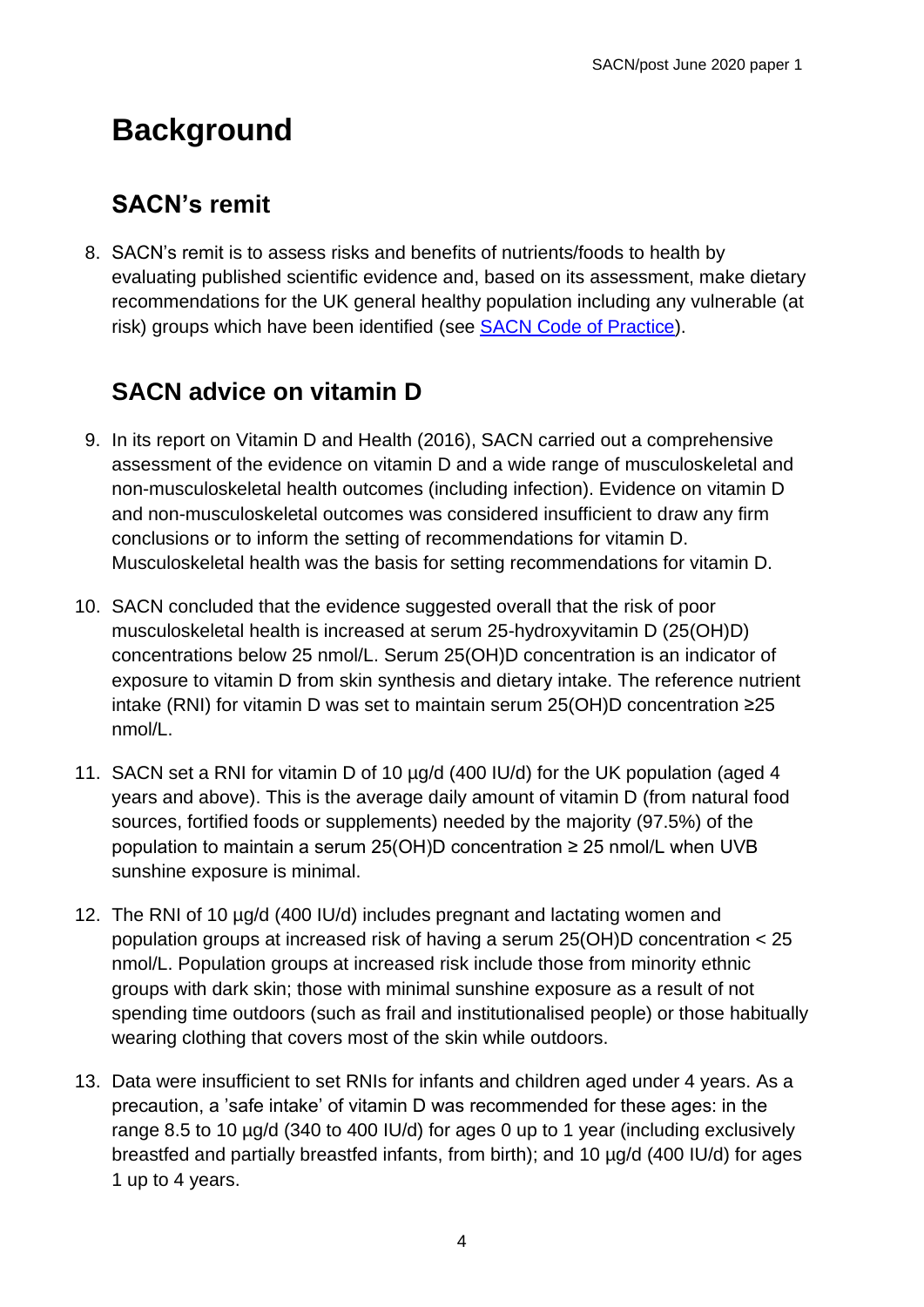### <span id="page-4-0"></span>**Summary of SACN's previous assessment on vitamin D and ARTIs (2016)**

- 14. The following studies on vitamin D and ARTI risk were considered in the SACN report on Vitamin D and Health (2016): 3 systematic reviews and meta-analyses (Bergman et al, 2013; Charan et al, 2012; Mao and Huang, 2013); 1 systematic review (Joliffe et al, 2013); and 7 RCTs published after the systematic reviews and meta-analyses.
- 15. All 5 RCTs in Charan et al (2012) were included in Bergman et al (2013) (11 RCTs, 4 in patient groups; n=5660), which reported that vitamin D supplementation significantly reduced risk of ARTI (Odds ratio (OR), 0.64; 95% CI, 0.49 to 0.84;  $p=0.001$ ). There was significant heterogeneity between studies ( $p < 0.0001$ ;  $1^2=72\%$ ) and evidence of publication bias. The protective effect was significant in trials with daily vitamin D supplementation but not in those which administered bolus doses once per month or less. There was no modifying effect of baseline 25(OH)D concentration on supplementation outcome.
- 16. Mao & Huang (2013) (7 RCTs, n=4827) included the same RCTs that were in Bergman et al (2013) but excluded the 4 RCTs in patient groups. There was no difference in ARTI risk between the supplemented and control groups (Risk ratio (RR), 0.98; 95% CI, 0.93 to 1.03; p=0.45). Vitamin D dosing regimen, age and length of follow-up did not affect risk and there was no evidence of publication bias.
- 17. The systematic review by Jolliffe et al (2013) (14 RCTs) reported conflicting results: 7 trials reported a protective effect of vitamin D supplementation against ARTIs, 6 reported null effects and 1 reported adverse effects of vitamin D supplementation on risk of pneumonia recurrence.
- 18. Out of 7 RCTs published after these meta-analyses: 5 reported that vitamin D supplementation did not reduce ARTI risk (Rees et al, 2013; Goodall et al, 2014; Urashima et al, 2014; Dubnov-Raz et al, 2015; Simpson et al, 2015); 1 reported that vitamin D supplementation significantly increased URTI risk (Martineau et al, 2015); and 1 reported beneficial effects at higher (20 µg/day) but not lower (10 µg/day) doses of vitamin D (Grant et al, 2015).
- 19. SACN concluded that the evidence on vitamin D supplementation and infection risk (ARTIs and tuberculosis) was inconsistent and generally did not show a beneficial effect of vitamin D supplementation on infectious disease risk.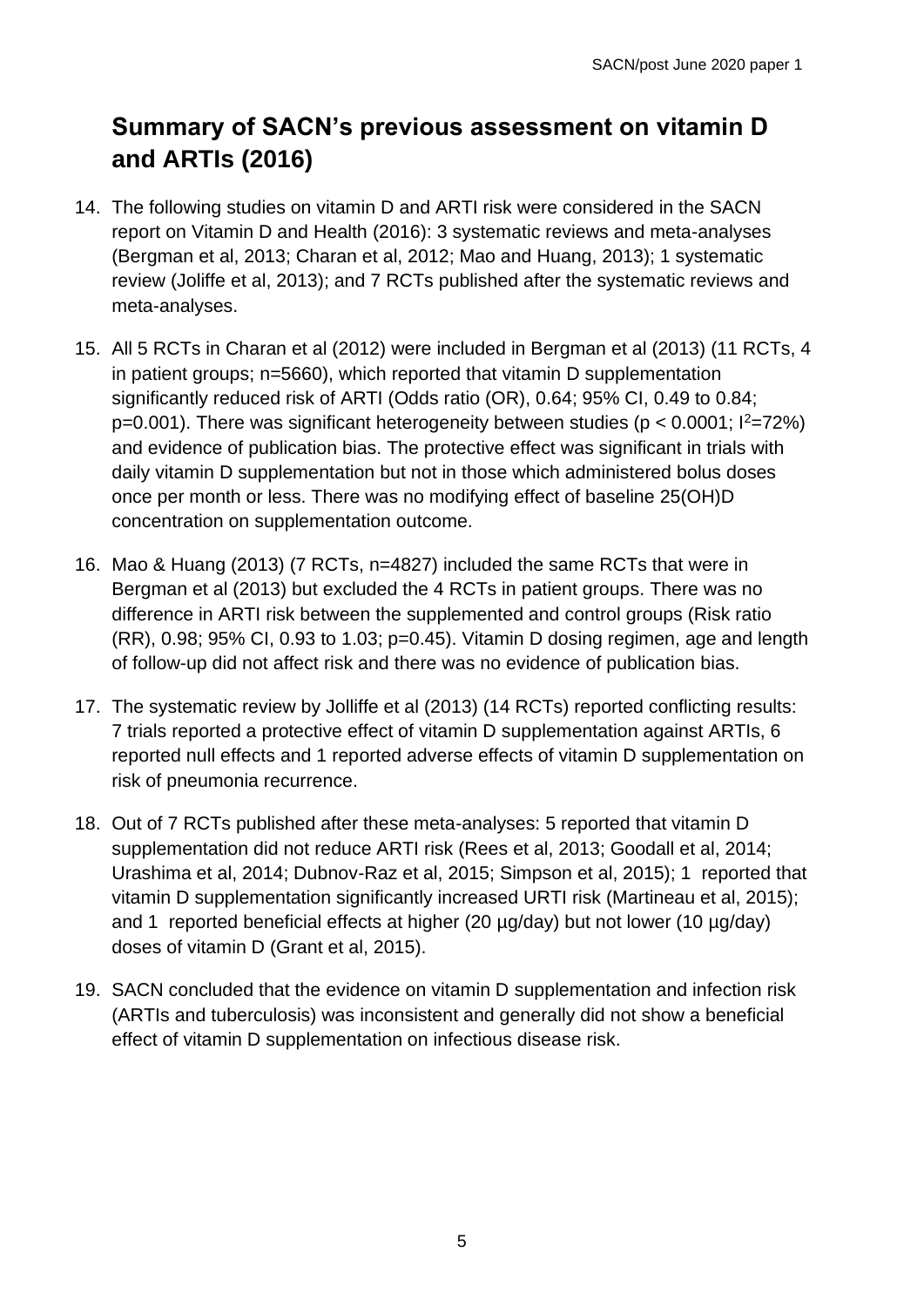# <span id="page-5-0"></span>**Review of evidence on vitamin D and ARTI published since the SACN report (2016)**

- 20. The following evidence was considered:
	- the systematic review and meta-analysis of individual participant data (IPD) on vitamin D supplementation and ARTIs by Martineau et al (2017) (which covered RCTs published up to December 2015 and included those published after the SACN, 2016 report)
	- systematic reviews and meta-analyses of RCTs on vitamin D and ARTIs published after the systematic review and meta-analysis by Martineau et al (2017)
	- RCTs on vitamin D and ARTIs published after the search period covered by the systematic review and meta-analysis by Martineau et al (2017).

### <span id="page-5-1"></span>**Methods**

#### **Literature search for evidence published since 1 January 2016**

- 21. A comprehensive search of online databases was conducted to identify systematic reviews, meta-analyses, pooled analyses of randomised trials, RCTs and controlled trials looking at the effect of vitamin D supplementation on the incidence of ARTIs in children and adults. The search was conducted on 22 April 2020 with a limit of '2016 current' to identify papers published after the systematic review search dates covered by Martineau et al (2017).
- 22. Studies considered were those that examined whether vitamin D reduced ARTI risk in general healthy populations rather than its effect as a therapeutic agent in preexisting disease.
- 23. Details of the literature search, including the inclusion and exclusion criteria (Table 1), the databases searched and the search terms (Table 2) are outlined in Annex 1.

#### **Selection of evidence**

- 24. The search identified 2078 records. After removal of duplicates, 746 were screened for eligibility independently by 2 reviewers by title and abstract. Differences were resolved by discussion. Of these, full-texts of 33 potentially relevant publications were screened by 2 reviewers.
- 25. No systematic reviews and meta-analyses, published after Martineau et al (2017), were identified. However, 1 systematic review and meta-analysis (Vuichard Gysin et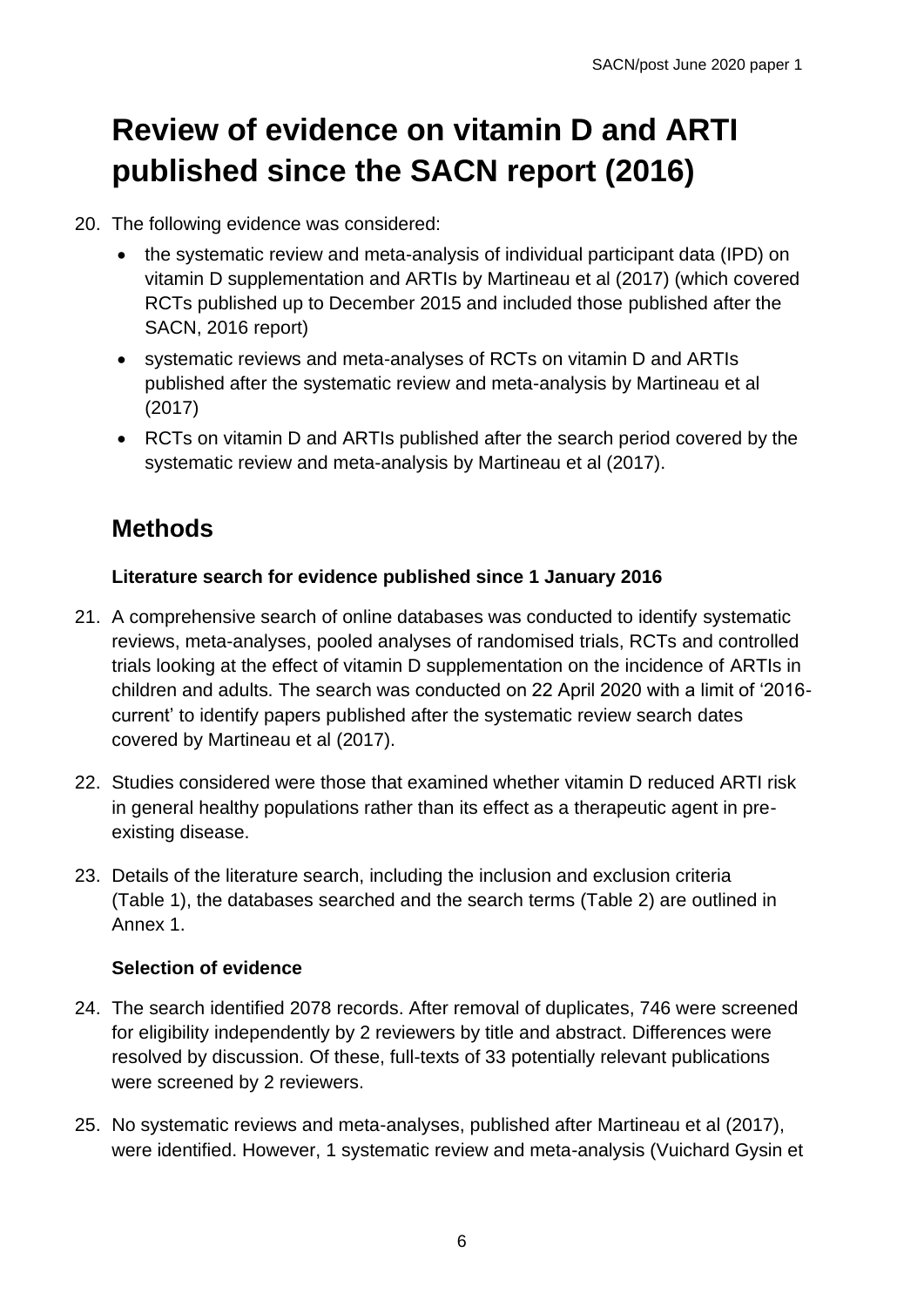al, 2016) was included for further assessment because it included only RCTs with healthy populations.

- 26. Five RCTs were identified: Aloia et al (2019); Camargo et al (2018); Jung et al (2018); Loeb et al (2019); and Shimzu et al (2018).
- 27. In total, 6 papers (1 systematic review and 5 RCTs) were included for assessment.
- 28. Annex 1 includes a list of the studies that were excluded after full text screening with the reasons for their exclusion (Table 3) and a flow diagram of the study selection process (figure 1).
- 29. Due to the rapid nature of this review it was not possible, within the required timeframe, to grade the evidence.

### <span id="page-6-0"></span>**Assessment of evidence**

#### **Systematic review and meta-analysis (Martineau et al, 2017)**

- 30. The systematic review and meta-analysis of IPD by Martineau et al (2017) assessed the effect of vitamin D supplementation on incidence of ARTI. It included 25 RCTs (11 321 participants from 14 countries, aged 0 to 95 years). Out of the 25 included RCTs, 10 were in populations with pre-existing respiratory disease and considered whether vitamin D reduced severity or duration of symptoms.
- 31. Study duration ranged from 7 weeks to 1.5 years. Mean baseline serum 25(OH)D concentrations (reported in 19/25 trials; 4172 participants) ranged from 19 to 89 nmol/L. All trials administered oral vitamin D3in the intervention arm. IPD was obtained for 10 933 participants.
- 32. A 1-step and 2-step IPD analysis was performed for each outcome, using a randomeffects model adjusted for age, sex and study duration to obtain the pooled intervention effect with a 95% confidence interval. In the 1-step approach, IPD was modelled from all studies simultaneously while accounting for clustering of participants within studies. In the 2-step approach, IPD were analysed first for each study independently to produce an estimate of the treatment effect for that study before synthesis of the data.
- 33. Subgroup analyses were conducted to investigate whether effects of vitamin D supplementation on ARTI risk differed according to baseline 25(OH)D concentration, dosing frequency, dose size, age, body mass index, and the presence or absence of comorbidity (asthma, or chronic obstructive pulmonary disease). Subgroup analysis by race or ethnicity was not conducted because data for this variable were missing for 34% of participants and power for subgroup analyses was limited by small numbers in many racial or ethnic subgroups.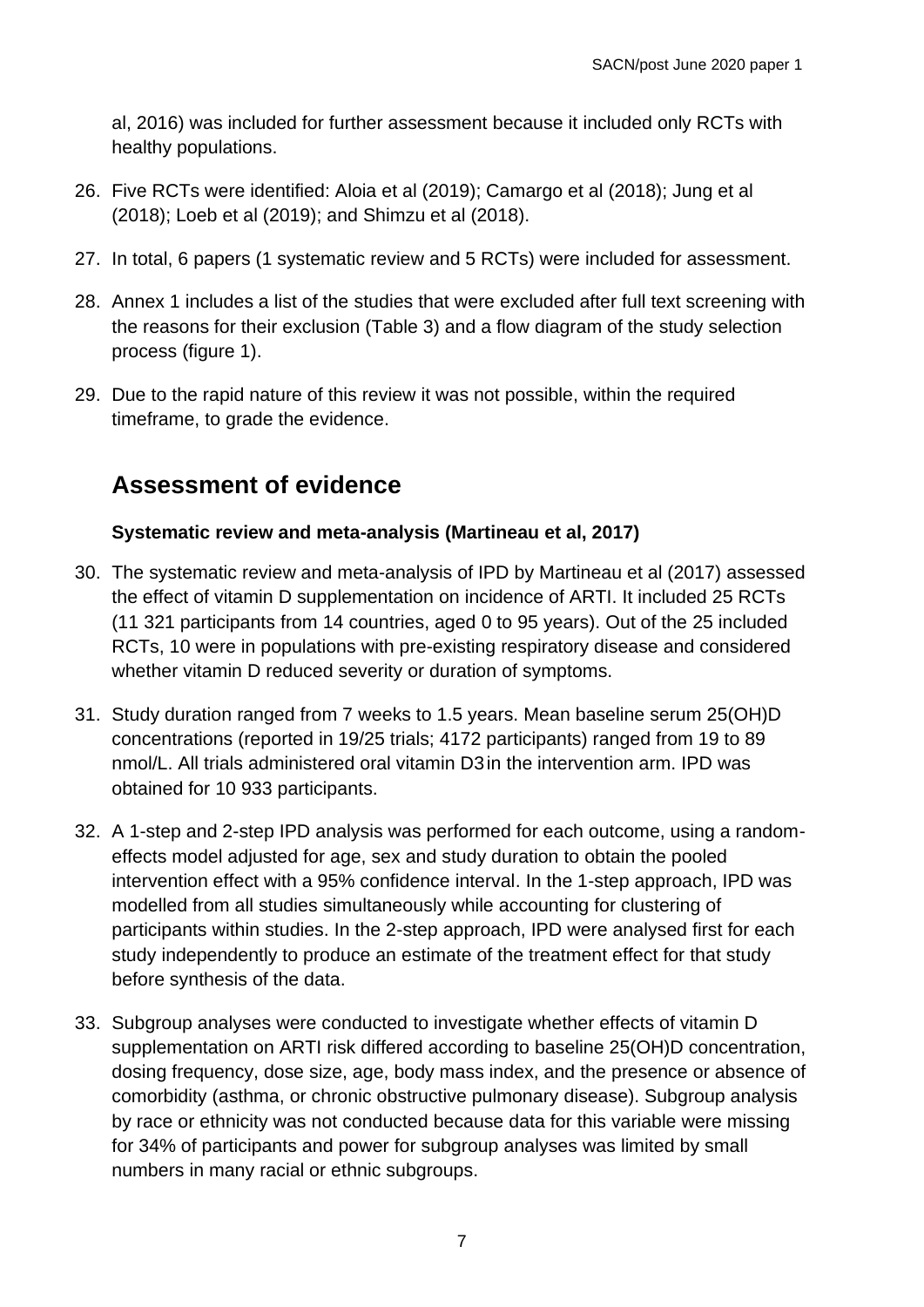- 34. Overall results:
	- in 1-step meta-analysis, vitamin D supplementation reduced the proportion of participants experiencing at least 1 ARTI (OR, 0.88; 95% CI, 0.81 to 0.96; p=0.003; p for heterogeneity <0.001; 25 RCTs, 10 933 participants)
	- in 2-step meta-analysis, vitamin D supplementation reduced the proportion of participants experiencing at least 1 ARTI (OR, 0.80; 95% CI, 0.69 to 0.93; p=0.004; I*<sup>2</sup>*=53.3%, p= for heterogeneity 0.001; 24 RCTs, 10 899 participants).
- 35. Subgroup analyses: protective effects of vitamin D supplementation were reported in:
	- those with baseline 25(OH)D concentration <25 nmol/L (OR 0.58, 95% CI, 0.40 to 0.82, p=0.002; 14 RCTs; 538 participants) but not in those with  $25(OH)D > 25$ nmol/L (OR, 0.89; 95% CI, 0.77 to 1.04; p=0.15; 19 RCTs; 3634 participants)
	- participants receiving daily or weekly vitamin D supplements (OR, 0.81; 95% CI, 0.72 to 0.91; p<0.001; 15 RCTs, 5133 participants) but not bolus doses (OR, 0.97; 95% CI, 0.86 to 1.10; p=0.67; 10 RCTs, 5800 participants).
- 36. Further analysis within the subgroup receiving daily or weekly vitamin D supplementation, stratified by baseline 25(OH)D concentration > or < 25 nmol/L, reported a larger reduction in participants who experienced at least 1 ARTI with baseline 25(OH)D concentration < 25 nmol/L (OR, 0.30, 95% CI, 0.17 to 0.53; p<0.001; 6 RCTs; 234 participants) than those with baseline 25(OH)D >25 nmol/L (OR, 0.75, 95% CI, 0.60 to 0.95; p=0.02; 6 RCTs, 1603 participants).
- 37. Although the IPD meta-analysis by Martineau et al (2017) was very thorough and of high quality, the authors noted that there was considerable variation in baseline vitamin D status and use of bolus doses between studies. They suggested that the high degree of heterogeneity between trials might be partly attributable to these factors. Other limitations identified by the authors included: evidence of publication bias; lack of data relating to adherence; and diverse definitions of ARTI, which were not medically confirmed in most studies.
- 38. In addition to those highlighted by the authors, the following limitations were identified:
	- although the inclusion criteria specified trials that collected data on incidence of ARTI prospectively and prespecified as an efficacy outcome, 2 of the included trials collected data retrospectively from RCTs in which ARTI risk was not a prespecified outcome
	- in 2 studies, the control group also received a lower dose of vitamin D (no placebo or no treatment group)
	- out of the 7 trials that reported vitamin D reduced ARTI risk: 4 were in populations with pre-existing respiratory conditions; and 1 had a high number of dropouts (37%)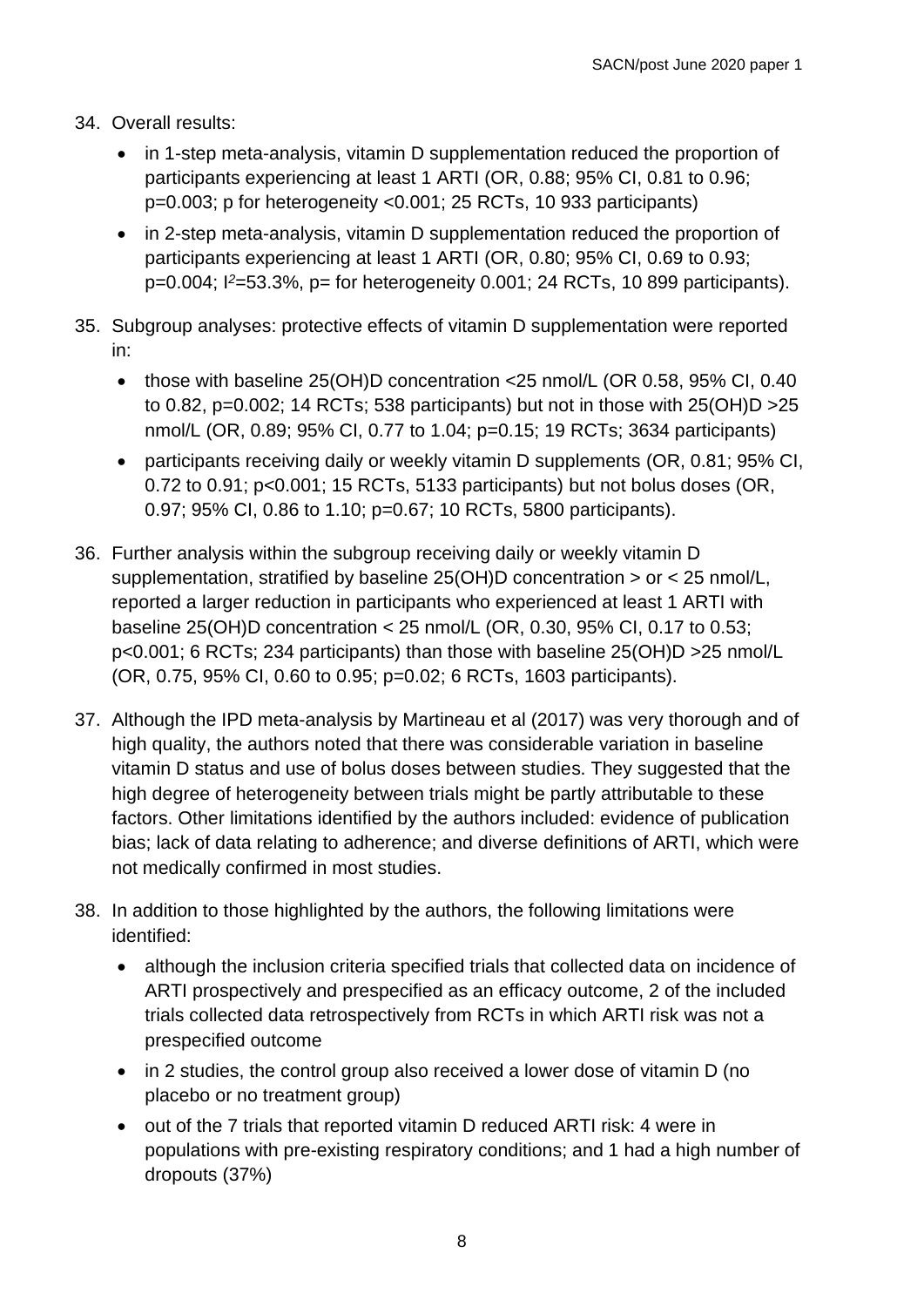• various methods were used across RCTs to measure serum 25(OH)D concentration which can vary considerably (15 to 20%) depending on the type of assay used (SACN, 2016).

#### **Systematic reviews and meta-analyses published since January 2016**

Vuichard Gysin et al (2016)

- 39. The systematic review and meta-analysis by Vuichard Gysin et al (2016) assessed the effect of vitamin D supplementation on ARTI and laboratory-confirmed ARTI. It included 15 RCTs of healthy individuals (7053 participants from 10 countries; aged 0 to 84 years). Study duration ranged from 7 weeks to 3 years. Mean baseline serum 25(OH)D concentrations (reported in 11/15 trials) ranged from 17 to 83 nmol/L. All studies administered oral vitamin D3 (frequency ranged from daily to 3-monthly; average daily dose, 37.5 µg). Further details of this systematic review are provided in Annex 2 (Table 4).
- 40. Subgroup analyses were conducted to investigate whether effects of vitamin D supplementation on ARTI risk differed according to baseline 25(OH)D concentration (< 50 compared to > 50 nmol/L) (subgroup analysis at the 25 nmol/L threshold was not conducted) and different administration intervals (daily/weekly compared monthly/3-monthly).
- 41. Results:
	- no evidence of a difference in ARTI risk between vitamin D and comparator groups (RR, 0.94; 95% CI, 0.88 to 1.00;  $p=0.06$ ;  $1^{2}=57$ %; random-effects model, 14 RCTs, 6985 participants)
	- no evidence of a difference between groups in first laboratory confirmed ARTI (RR, 0.90; 95% CI, 0.68 to 1.21; p=0.5;  $I^2 = 66\%$ ; random-effects model; 4 RCTs; 1392 participants).
- 42. Subgroup analyses: no differences were reported for participants with baseline 25(OH)D concentration <50 vs >50 nmol/L (RR, 0.94; 95% CI, 0.87 to 1.01; p=0.10; 10 RCTs, 5581 participants) or those receiving daily/weekly vs monthly/3-monthly (RR, 0.94; 95% CI, 0.88 to 1.00; p=0.06; 14 RCTs, 6985 participants).
- 43. Study limitations: although this systematic review and meta-analysis included only RCTs of healthy populations, the authors identified similar limitations to those noted for the Martineau et al (2017) systematic review: major differences across studies with respect to settings, vitamin D dosing regimens and definitions and assessment of outcomes.
- 44. Three of the RCTs were not included in the systematic review and meta-analysis by Martineau et al (2017). Out of these, 1 (Neale et al, 2013) was a post-hoc analysis of a pilot study and was published only as an abstract; 1 (Aloia et al, 2007) was a post-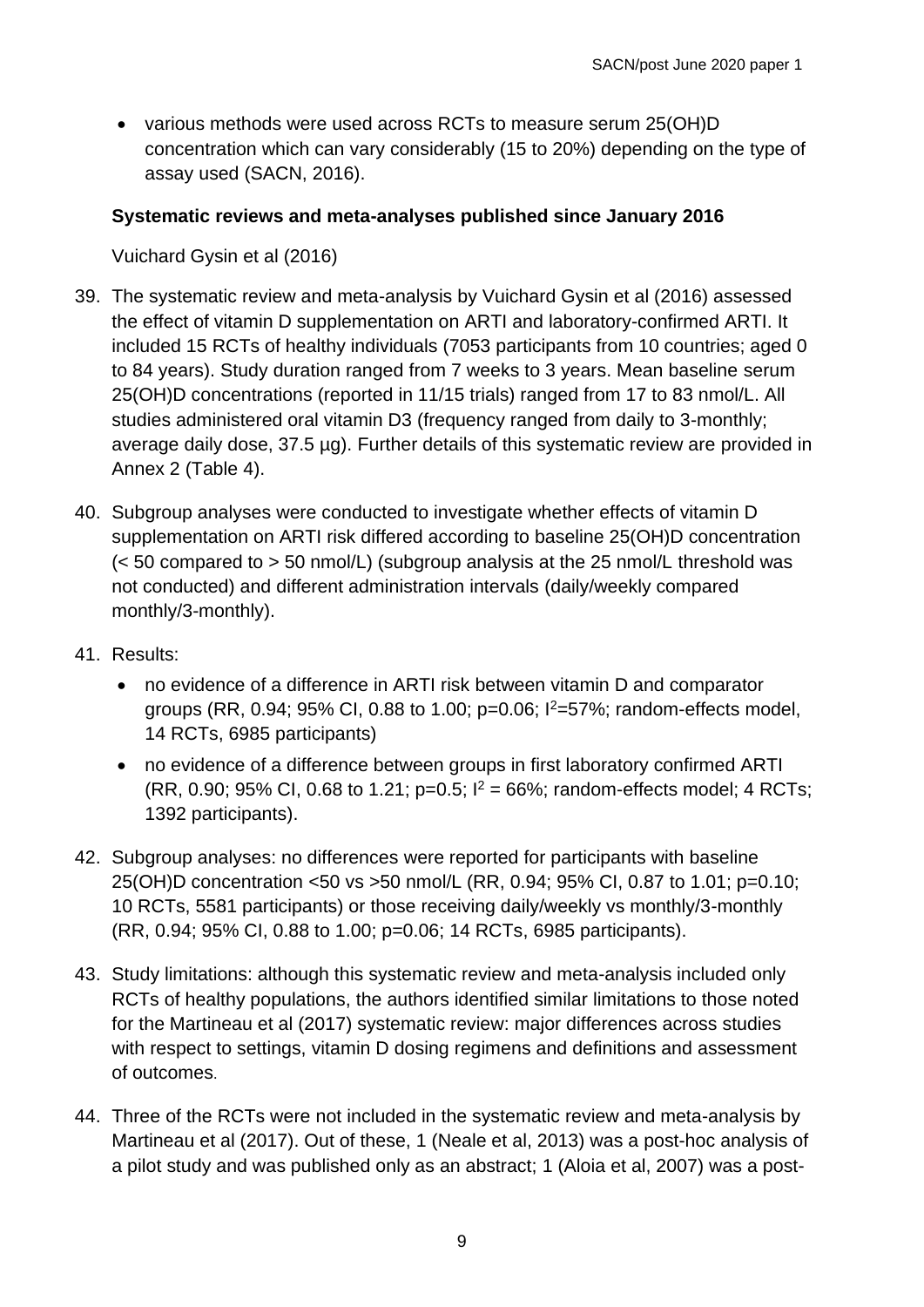hoc analysis of a previous RCT (Aloia et al, 2005) in which limited information about URTIs (participants asked 'have you had any colds or influenza') was recorded as an adverse event; and 1 (De Gruijl et al, 2012) did not include a placebo group (comparator groups were sunbed exposure or no treatment).

#### **Randomised controlled trials published since January 2016**

- 45. The 5 eligible RCTs were from 5 countries (Japan, New Zealand, South Korea, Vietnam, USA) and included participants of both sexes aged between 3 and 84 years. Sample sizes ranged from 25 to 5100 participants and study duration ranged from 4 weeks to 3 years. Mean baseline serum 25(OH)D concentrations ranged from 31 to 65.5 nmol/L.
- 46. Four studies supplemented with vitamin D3 in the intervention arm and 1 supplemented with 25(OH)D. Vitamin D supplementation regimens were:
	- daily,  $3 RCTs (1) 125 \mu g$ ; (2) mean dose 87  $\mu g/d$ ) (D3); (3) 10  $\mu g$  (25(OH)D)
	- bolus dose,  $2$  RCTs (1) weekly 350  $\mu$ g (D3); (2) initial dose of 5000  $\mu$ g at study start, then monthly, 2500 µg (D3).
- 47. Outcomes were self-reported in 4 studies and clinically confirmed in 1 study.
- 48. The 5 RCTs are summarised below. Additional details are provided in Annex 2 (Table 5).

#### **Aloia et al (2019)** (US) (duration, 3 years)

- 49. Participants (260 African American women; average age, 68 years) received vitamin D3 (dose adjusted every 3 months to maintain serum 25(OH)D concentration >75 nmol/L: mean dose 87±37 µg/day) or placebo. A questionnaire about ARTIs was administered by a research coordinator every 3 months.
- 50. There was no difference between groups in occurrence of ARTIs. Overall, the ARTI rate did not change significantly from baseline (slope,  $-0.008$ ; p=0.232 for time effect) and was not different between groups over time (slope, 0.003; p=0.775).

#### **Camargo et al (2019)** (New Zealand) (duration, 1.6 years)

- 51. Participants (5110 adults; mean age, 66 years) received vitamin D3 (initial bolus dose of 5000 µg then 2500 µg/month) or placebo. ARTIs were reported monthly through a mailed questionnaire.
- 52. There was no difference between groups in occurrence of at least 1 ARTI (adjusted HR for vitamin D vs placebo, 1.01; 95% CI, 0.94 to 1.07; p=0.85). In a subgroup analysis of participants with baseline 25(OH)D concentration <50 nmol/L, there was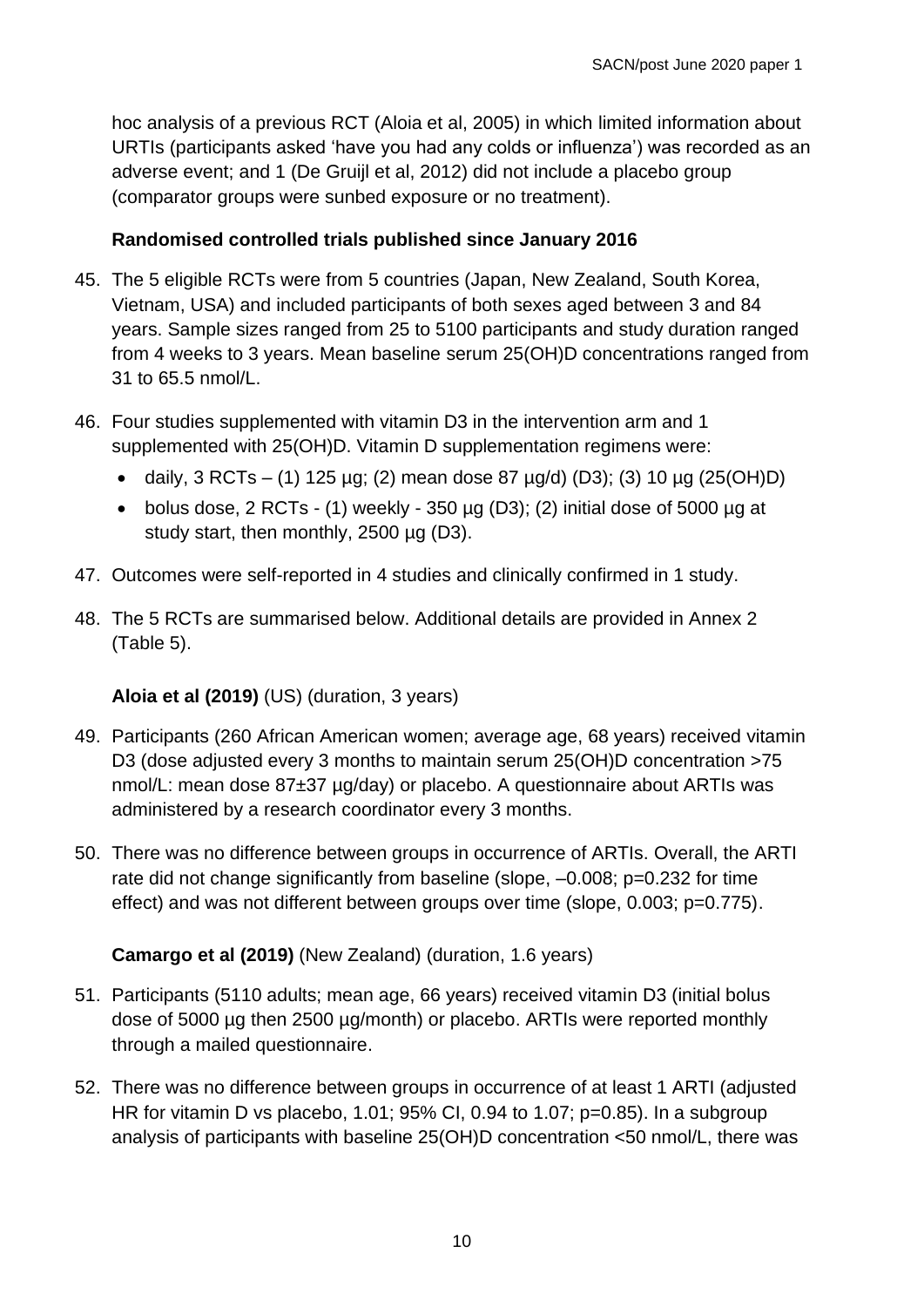also no difference between groups in occurrence of ARTI (HR, 1.08; 95% CI, 0.95 to 1.23; p=0.27).

**Jung et al (2018)** (South Korea) (duration, 4 weeks)

- 53. Participants (25 male taekwondo athletes undergoing high intensity and endurance training 5 times/week; mean age, 20 years) received vitamin D3 (125 µg/day) or placebo. URTI symptoms (runny nose, sneezing, cough) were self-reported daily by questionnaire.
- 54. URTI symptoms (score/day) were significantly lower in the vitamin D compared to the placebo group  $(7.7\pm1.06 \text{ vs } 13.0 \pm 1.60; \text{ p} = 0.011)$ .

**Loeb et al (2019)** (Vietnam) (duration, 8 months)

- 55. Participants (1300 children and adolescents; mean age, 8.5 years) received vitamin D3 (350 µg/week) or placebo. Symptoms of influenza and non-influenza respiratory viral infections were assessed twice weekly by health workers and an oropharyngeal swab was obtained (for clinical confirmation) from participants with >1 symptom.
- 56. There was no significant difference between vitamin D and placebo for influenza infections (HR, 1.18; 95% CI, 0.79 to 1.77; p=0.64). For non-influenza virus infections, a significant reduction was reported in the vitamin D compared to the placebo group (HR, 0.76; 95% CI, 0.61 to 0.94; p=0.01). For all respiratory viral infections, there was a significant reduction in the vitamin D compared to placebo group (HR, 0.81; 95% CI, 0.66 to 0.99; p=not reported).

#### **Shimzu et al (2018)** (Japan) (duration, 16 weeks)

- 57. Participants (252 adults; mean age, 53 years) received 25(OH)D (10 µg/day) or placebo. Incidence of URTI were self-reported by questionnaire.
- 58. There was no significant difference between groups in the incidence of URTI: (37.3% in the 25(OH)D group and 41.0% in the placebo group; p=0.675). A subgroup analysis of participants with 25(OH)D concentration <50 nmol/L (n=121) also reported no difference between groups.

#### **Summary of evidence from RCTs**

- 59. Out of the 5 RCTs:
	- 3 (including the largest, n=5110) reported no evidence of difference in ARTI risk between the vitamin D and placebo groups
	- 1 reported URTI symptoms were significantly lower in the vitamin D group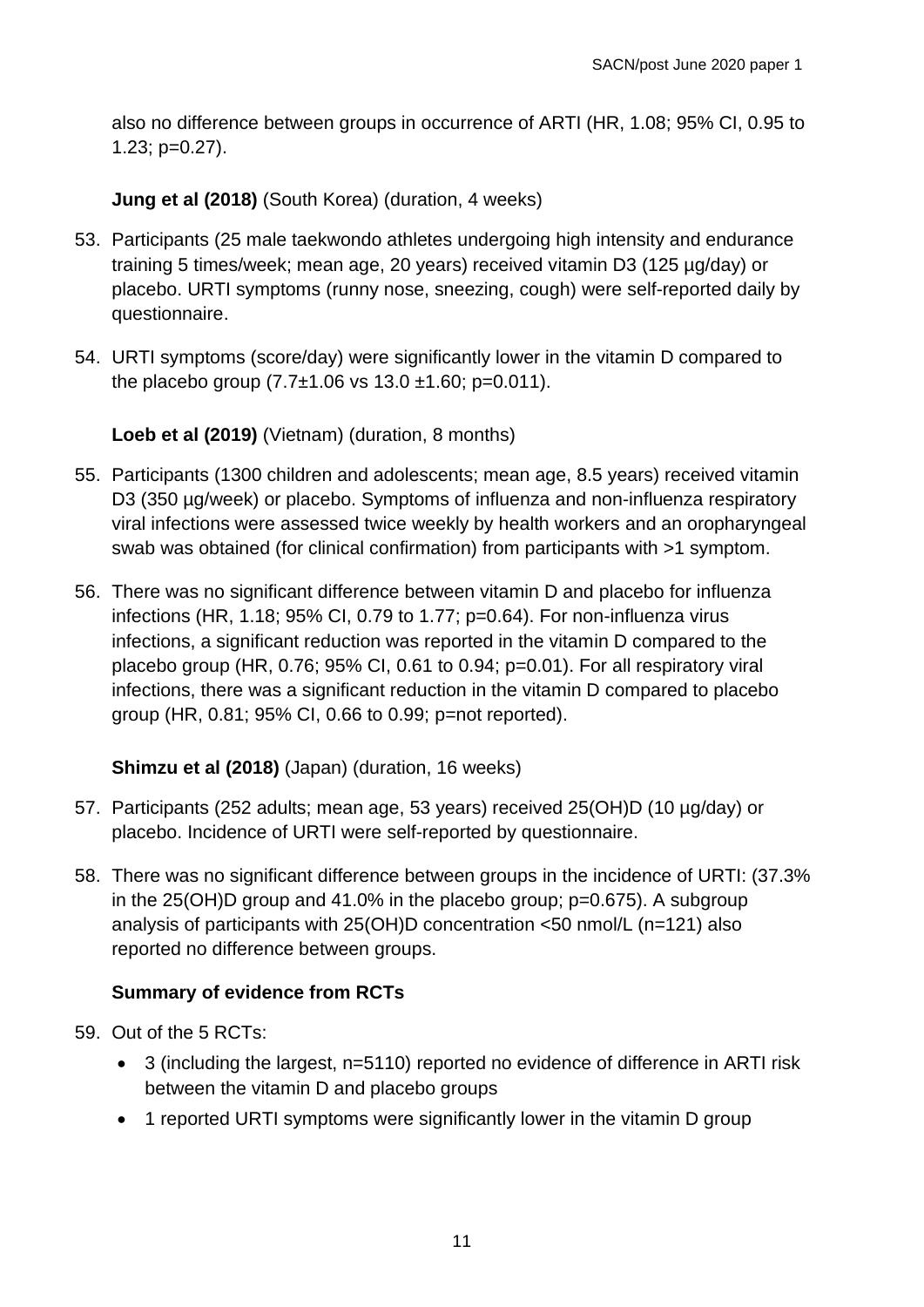- 1 reported no difference between groups for influenza infections but a significantly greater reduction in the vitamin D group for non-influenza virus infections.
- 60. Out of the 2 RCTs that reported significant reductions in the vitamin D group: 1 (Jung et al, 2018) was very small in size (n=25) with a very particular population (male athletes undergoing intense training); the other (Loeb et al, 2019) included only children and adolescents and a potential mechanism for the differential effect by type of viral infection (vitamin D reduced non-influenza virus infections but not influenza) is unclear.
- 61. It was not possible to assess if effects of vitamin D supplementation differed by race or ethnicity since populations in 3 RCTs were specific to the countries in which they were set (Japan, South Korea, Vietnam). One RCT (New Zealand) noted that 83% of participants were of European/other ethnicity, with the remaining 17% Maori, Polynesian, or South Asian but didn't consider further; 1 RCT (US) of African American women reported no effect of vitamin D on ARTI risk.

## <span id="page-11-0"></span>**Overall summary**

- 62. The systematic review and meta-analysis by Martineau et al (2017), reported that daily or weekly vitamin D supplementation reduces the risk of ARTIs, particularly among individuals with 25(OH)D concentrations <25 nmol/L. However, study settings, vitamin D supplemental doses, reporting and assessment of ARTIs and trial results were very heterogenous. Many of the included studies were in populations with pre-existing respiratory disease which may limit their applicability to the general population in the UK.
- 63. The systematic review by Vuichard Gysin et (2016) included only healthy populations and reported that vitamin D supplementation did not reduce the risk of ARTIs. However, the included studies differed with respect to settings, vitamin D dosing regimens, definition of outcomes and their assessment.
- 64. Evidence from the RCTs published after the Martineau et al (2017) review suggest, overall, no effect of vitamin D supplementation on reducing ARTI risk.
- 65. Differences in vitamin D supplementation doses and regimens, study settings, participants, study duration, definition and verification of outcomes (including type of respiratory infection) complicate interpretation of the evidence on vitamin D and ARTI risk.
- 66. It is not known if reported effects can be generalised to populations from Black, Asian and minority ethnic (BAME) groups in the UK since only one study (in the US)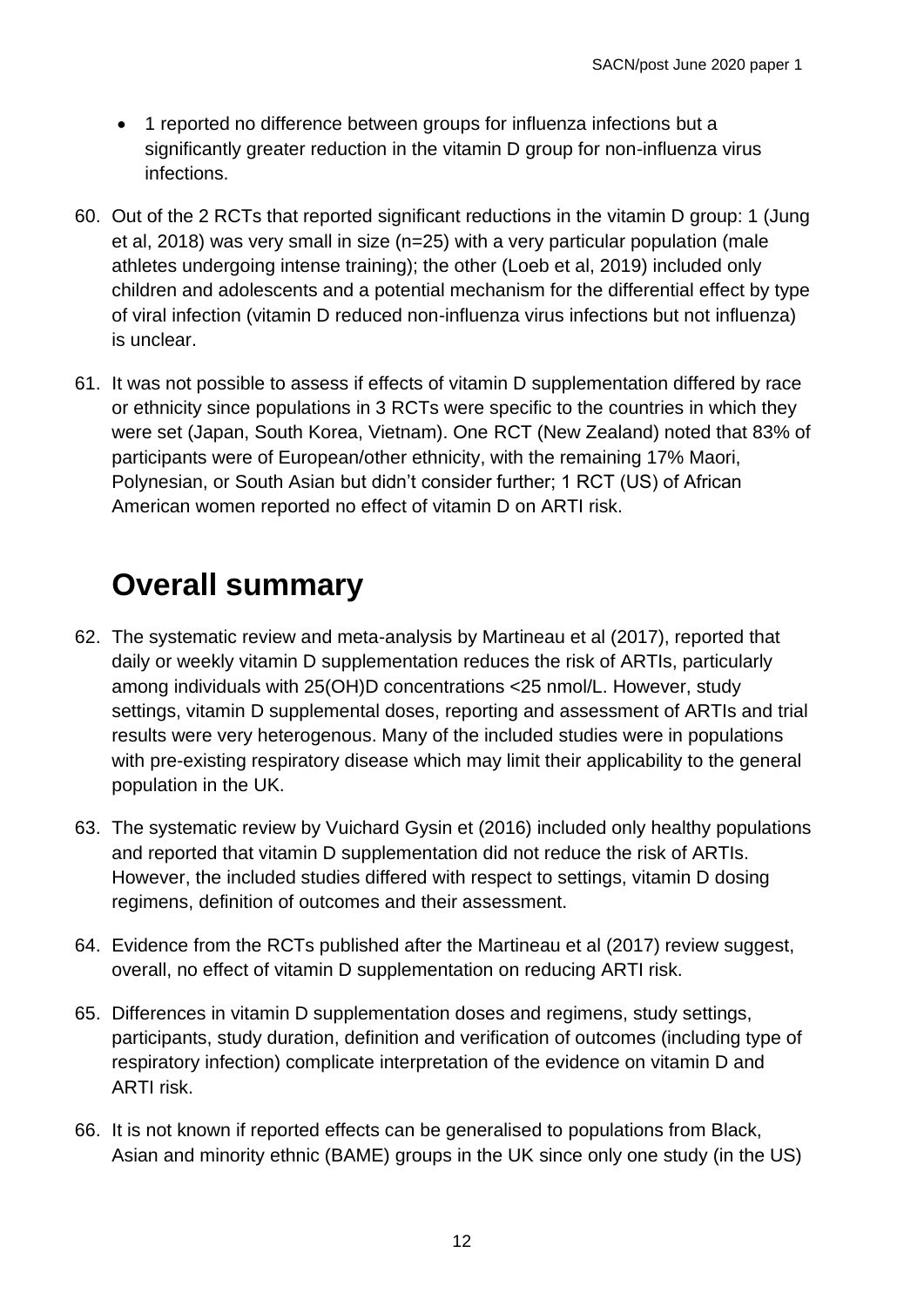included populations from an ethnic group and no studies specifically compared if race or ethnicity modified the effect of vitamin D supplementation on ARTI risk.

- 67. Due to the rapid nature of this review it was not possible, within the required timeframe, to grade the evidence.
- 68. This review did not include consideration of evidence on vitamin D and COVID-19 risk. Evidence on vitamin D and ARTI risk does not necessarily extrapolate to infection with SARS-COV-2. An [evidence review](https://www.nice.org.uk/advice/es28/chapter/Key-messages) of Vitamin D and COVID-19 risk has been conducted by the National Institute for Health and Care Excellence (NICE).

## <span id="page-12-0"></span>**Conclusions**

- 69. Overall, the evidence at this time does not support recommending vitamin D supplementation to prevent ARTIs in the general UK population. This conclusion does not impact on existing government advice on vitamin D (see below).
- 70. SACN will keep this topic under urgent review and consider updating this assessment if emerging evidence from ongoing RCTs on vitamin D and ARTI risk suggests a change to existing conclusions.

## <span id="page-12-1"></span>**Recommendations**

- 71. In order to protect musculoskeletal health, SACN recommends that the serum 25(OH)D concentration of all individuals in the UK should not fall below 25 nmol/L at any time of the year [\(SACN, 2016\)](https://www.gov.uk/government/publications/sacn-vitamin-d-and-health-report) (see paragraphs 9 to 13 for further details).
- 72. Government advice on the vitamin D intake required to support this recommendation is provided below.

## <span id="page-12-2"></span>**UK government advice on vitamin D**

- 73. UK government advice on vitamin D is based on SACN recommendations following its review of the evidence on vitamin D and health (SACN, 2016).
- 74. In spring and summer, most people get enough vitamin D through safe sunlight exposure and a healthy, balanced diet. During autumn and winter everyone needs to rely on dietary sources of vitamin D. Since it is difficult for most people to meet the 10 µg/day recommendation from consuming foods naturally containing or fortified with vitamin D, everyone is advised to consider taking a daily supplement (10 µg) of vitamin D in autumn and winter.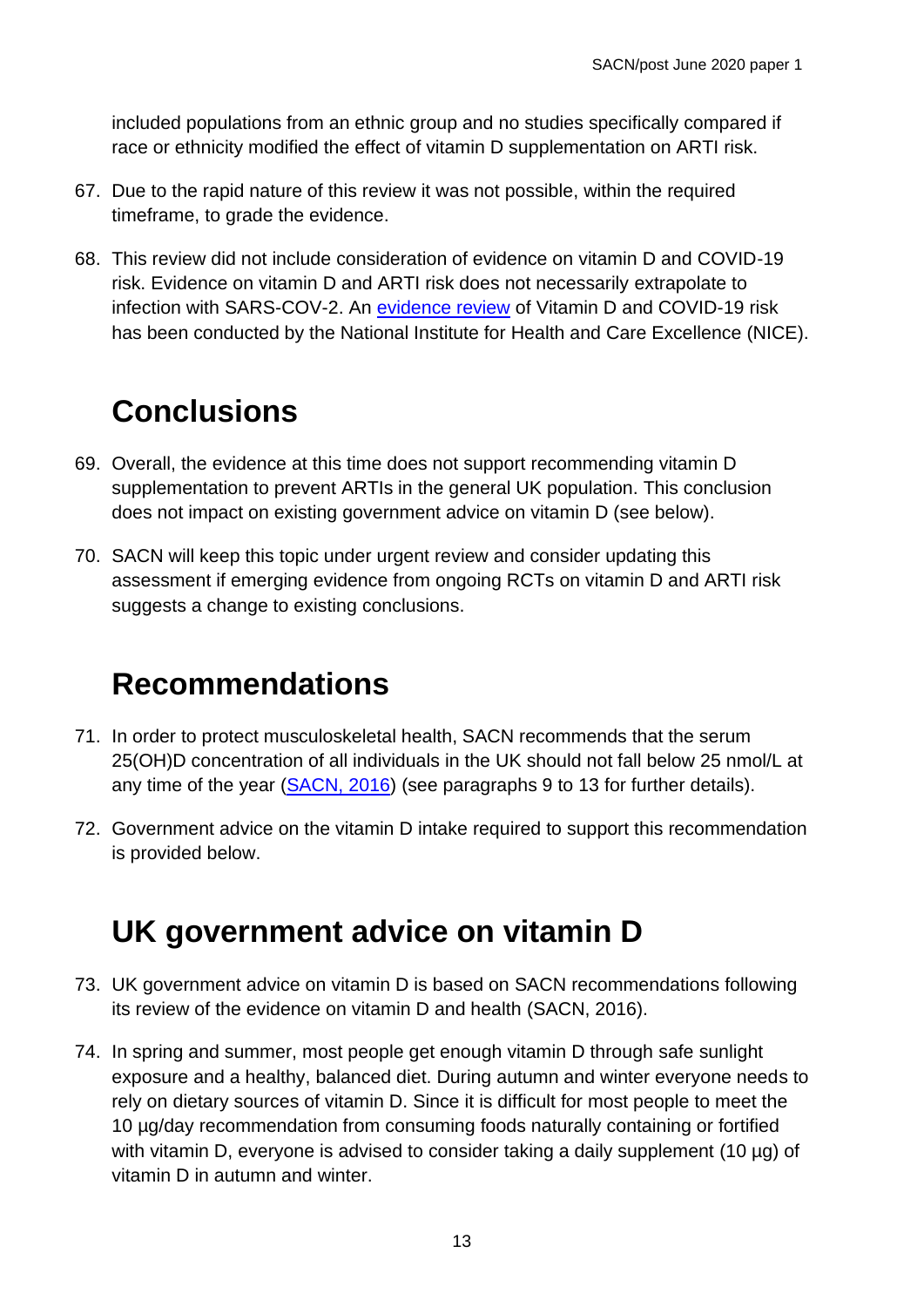- 75. People from BAME population groups and people whose skin has little or no exposure to the sun (such as those in care homes or those who always cover their skin when outside) are advised to take a vitamin D supplement (10 µg/day) throughout the year.
- 76. Children aged 1 to 4 years should receive a daily vitamin D supplement of 10 µg and all babies aged under 1 year should receive a daily vitamin D supplement of 8.5 to 10 µg. Children who have more than 500ml of infant formula a day do not need any additional vitamin D as formula is already fortified.
- 77. UK Government advice on vitamin D was reissued in April 2020 during the national lockdown. Whilst advice to stay at home remains largely in place it is recommended that, in order to protect musculoskeletal health, everyone should consider taking a daily vitamin D supplement of 10µg since people may not be getting enough from sunlight exposure.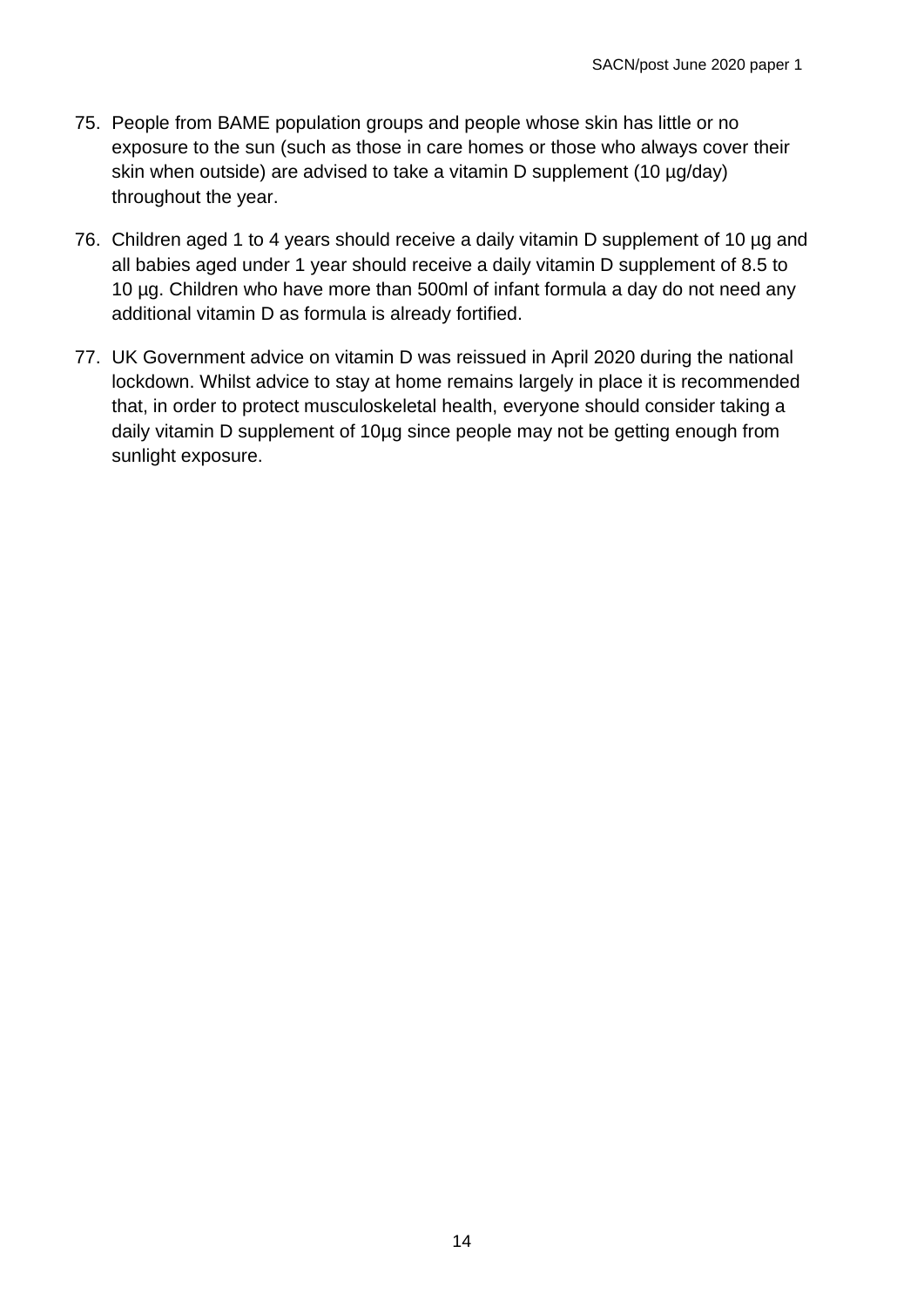## <span id="page-14-0"></span>**Annex 1 – Literature search**

A rapid review approach was employed to address the following research question: Does vitamin D supplementation reduce the risk of acute respiratory tract infections in healthy children and adults?

### **Inclusion and exclusion criteria**

|                     | <b>Included</b>                                                                                                                       | <b>Excluded</b>                                                                                     |
|---------------------|---------------------------------------------------------------------------------------------------------------------------------------|-----------------------------------------------------------------------------------------------------|
| Population          | Children and adults (including<br>overweight and obese) in the UK<br>and other countries                                              | Children and adults with pre-<br>existing disease                                                   |
| Intervention        | Vitamin D supplementation                                                                                                             | Co-intervention with other<br>micronutrients or multivitamins                                       |
| Comparison          | Placebo (or no treatment)                                                                                                             |                                                                                                     |
| Outcomes            | Incidence of acute respiratory tract<br>infection                                                                                     |                                                                                                     |
| Language            | English                                                                                                                               |                                                                                                     |
| Date of publication | 1 January 2016 to present                                                                                                             |                                                                                                     |
| Study design        | Systematic reviews, meta-<br>analyses, pooled analyses of<br>randomised trials, randomised<br>controlled trials and controlled trials | Cohort studies, case control<br>studies, cross-sectional studies,<br>case reports, umbrella reviews |
| Publication type    | Published                                                                                                                             | Grey literature, pre-prints                                                                         |
| Setting             | All                                                                                                                                   |                                                                                                     |

**Table 1 – Inclusion and exclusion criteria**

#### **Databases searched**

Medline, Embase, ClinicalTrials.gov, Cochrane, New Group, Web of Science and the International Standard Randomized Controlled Trials Number (ISRCTN) Registry.

#### **Search strategy**

Searches were conducted for papers published between 1 January 2016 and 22 April 2020.

Search terms covered key aspects of the research question, including terms related to the intervention. The search strategy for Ovid Medline is presented in Table 2.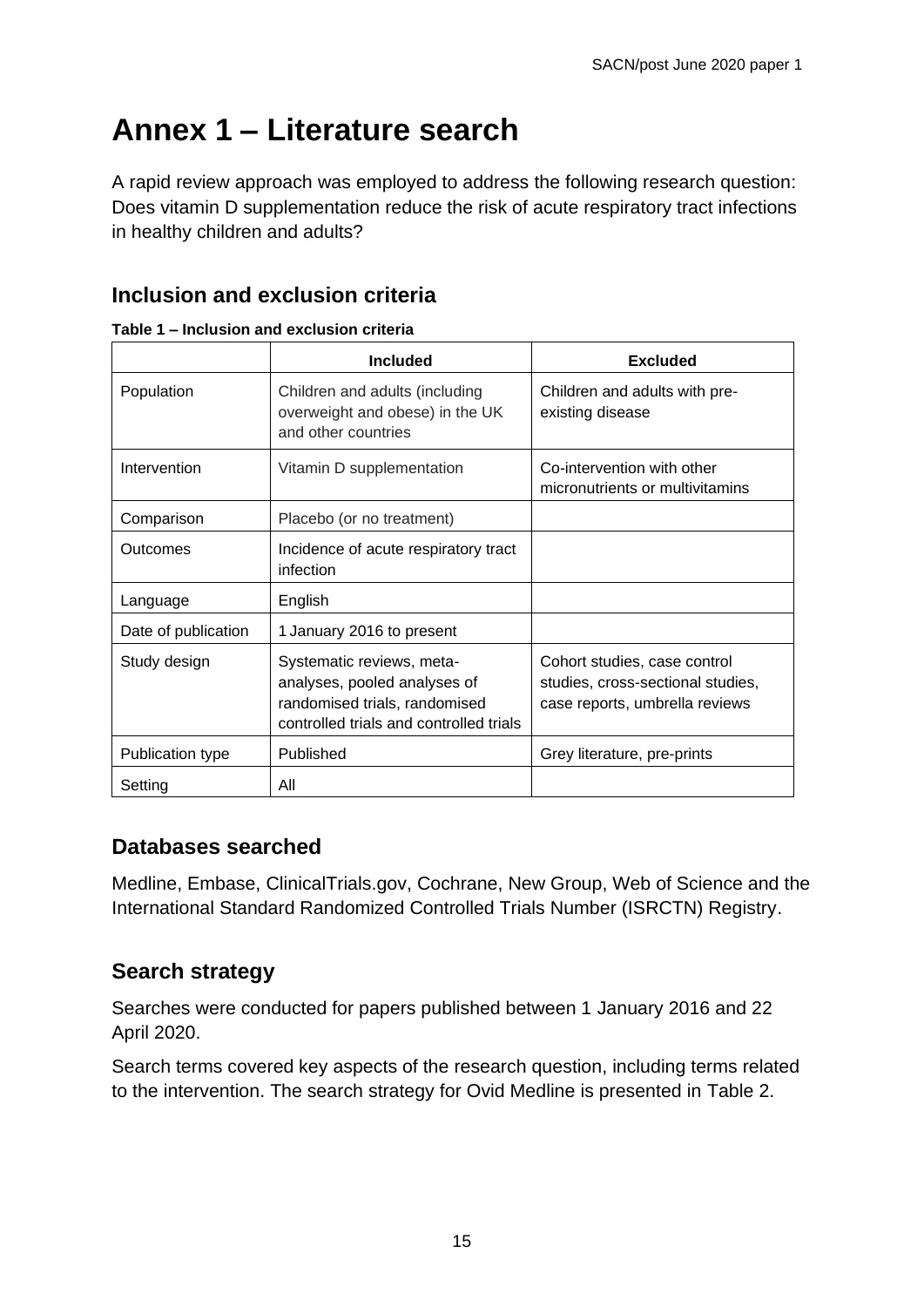| 1              | exp Vitamin D/                                                                                           |
|----------------|----------------------------------------------------------------------------------------------------------|
| 2              | exp Ergocalciferols/                                                                                     |
| 3              | exp Cholecalciferol/                                                                                     |
| 4              | exp Calcitriol/                                                                                          |
| 5              | vitamin d.tw.                                                                                            |
| 6              | vitamin d2.tw.                                                                                           |
| $\overline{7}$ | ergocalciferol.tw.                                                                                       |
| 8              | vitamin d3.tw.                                                                                           |
| 9              | cholecalciferol.tw.                                                                                      |
| 10             | alphacalcidol.tw.                                                                                        |
| 11             | alfacalcidol.tw.                                                                                         |
| 12             | calcitriol.tw.                                                                                           |
| 13             | paricalcitol.tw.                                                                                         |
| 14             | doxercalciferol.tw.                                                                                      |
| 15             |                                                                                                          |
|                | 1 or 2 or 3 or 4 or 5 or 6 or 7 or 8 or 9 or 10 or 11 or 12 or 13 or 14                                  |
| 16             | exp Respiratory Tract Infections/                                                                        |
| 17             | exp Common Cold/                                                                                         |
| 18             | exp Sinusitis/                                                                                           |
| 19             | exp Pharyngitis/                                                                                         |
| 20             | exp Laryngitis/                                                                                          |
| 21             | exp Tonsillitis/                                                                                         |
| 22             | exp Peritonsillar Abscess/                                                                               |
| 23             | exp Croup/                                                                                               |
| 24             | exp Epiglottitis/                                                                                        |
| 25             | exp Supraglottitis/                                                                                      |
| 26             | exp Otitis Media/                                                                                        |
| 27             | exp Pneumonia/                                                                                           |
| 28             | exp Bronchopneumonia/                                                                                    |
| 29             | exp Bronchitis/                                                                                          |
| 30             | exp Pleurisy/                                                                                            |
| 31             | respiratory tract infection*.tw.                                                                         |
| 32             | acute respiratory infection*.tw.                                                                         |
| 33             | upper respiratory infection*.tw.                                                                         |
| 34             | lower respiratory infection*.tw.                                                                         |
| 35             | common cold*.tw.                                                                                         |
| 36             | sinusitis.tw.                                                                                            |
| 37             | pharyngitis.tw.                                                                                          |
| 38             | laryngitis.tw.                                                                                           |
| 39             | Laryngotracheobronchitis.tw.                                                                             |
| 40             | tonsillitis.tw.                                                                                          |
| 41             | peritonsillar abscess.tw.                                                                                |
| 42             | croup.tw.                                                                                                |
| 43             | epiglottitis.tw.                                                                                         |
| 44             | supraglottitis.tw.                                                                                       |
| 45             | Otitis Media.tw.                                                                                         |
|                |                                                                                                          |
| 46             | pneumonia.tw.                                                                                            |
| 47             | Bronchopneumonia.tw.                                                                                     |
| 48             | Bronchitis.tw.                                                                                           |
| 49             | Pleurisy.tw.                                                                                             |
| 50             | Pleuritis.tw.                                                                                            |
| 51             | 16 or 17 or 18 or 19 or 20 or 21 or 22 or 23 or 24 or 25 or 26 or 27 or 28 or 29 or 30 or 31 or 32 or    |
|                | 33 or 34 or 35 or 36 or 37 or 38 or 39 or 40 or 41 or 42 or 43 or 44 or 45 or 46 or 47 or 48 or 49 or 50 |
| 52             | 15 and 51<br>998                                                                                         |
| 53             | limit 52 to (english language and humans and yr="2016 - 2020")                                           |

#### **Table 2 – Search terms – Ovid Medline**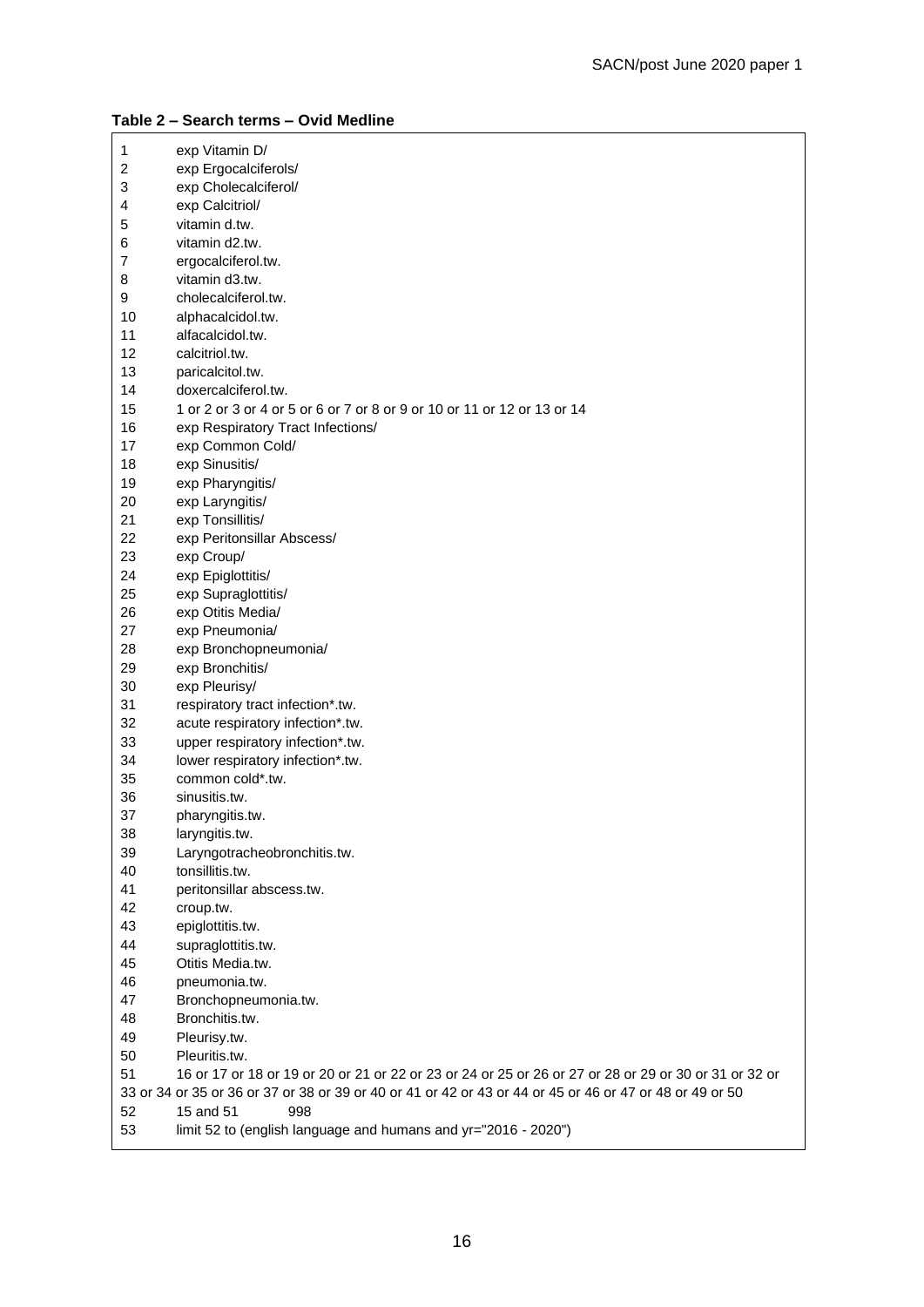| <b>Study</b>           | <b>Reason for exclusion</b>                                                                                                                                                         |
|------------------------|-------------------------------------------------------------------------------------------------------------------------------------------------------------------------------------|
| Aglipay et al, 2017    | Exclude: No placebo group, both groups taking vitamin D                                                                                                                             |
| Anonymous, 2017        | Exclude: bulletin not a published paper                                                                                                                                             |
| Arihiro et al, 2019    | Exclude: participants with irritable bowel syndrome                                                                                                                                 |
| Autier et al, 2017     | Exclude: review of systematic reviews                                                                                                                                               |
| Chandy et al, 2016     | Exclude: placebo group advised to get sun exposure                                                                                                                                  |
| Chi, 2016              | Exclude: trial registry only                                                                                                                                                        |
| Ctri, 2017             | Exclude: trial registry only                                                                                                                                                        |
| Galdo et al, 2018      | Exclude: abstract only                                                                                                                                                              |
| Ginde et al, 2016      | Exclude: included in Martineau et al (2017)                                                                                                                                         |
| Hueniken et al, 2019   | Exclude: compared 2 vitamin D doses - no placebo group                                                                                                                              |
| Jat, 2016              | Exclude: systematic review and meta-analysis; published before<br>Martineau et al (2017); all RCTs included in Martineau (2017)                                                     |
| Mandlik et al, 2020    | Exclude: vitamin D group also given calcium                                                                                                                                         |
| Martineau et al, 2019  | Exclude: assessed COPD and asthma outcomes                                                                                                                                          |
| Martineau et al, 2016a | Exclude: abstract of Martineau et al (2017) paper                                                                                                                                   |
| Martineau et al, 2016b | Exclude: abstract of the Martineau et al (2017) paper                                                                                                                               |
| Morris et al, 2017     | Exclude: conference summary                                                                                                                                                         |
| Nct, 2017              | Exclude: trial registry only                                                                                                                                                        |
| Rejnmark et al, 2017   | Exclude: review of systematic reviews                                                                                                                                               |
| Rezaei et al, 2018     | Exclude: not a systematic review                                                                                                                                                    |
| Rosendahl et al, 2018  | Exclude: compared 2 vitamin D doses; no placebo or no treatment<br>group                                                                                                            |
| Scragg, 2020           | Exclude: same RCT as Camargo et al (2019)                                                                                                                                           |
| Singh et al, 2019      | Exclude: participants were children with recurrent pneumonia                                                                                                                        |
| Tanner & Allen, 2018   | Exclude: not a systematic review                                                                                                                                                    |
| Wimalawansa, 2018      | Exclude: not a systematic review                                                                                                                                                    |
| Yakoob et al, 2016     | Exclude: systematic review and meta-analysis published before<br>Martineau et al (2017); included 2 RCTs; 1 of these included in<br>Martineau (2017) and the other was unpublished. |
| Zhou et al, 2018       | Exclude: compared 2 vitamin D doses; no placebo or no treatment<br>group                                                                                                            |
| Zisi et al, 2019       | Exclude: not a systematic review                                                                                                                                                    |

**Table 3 – Papers excluded on full text**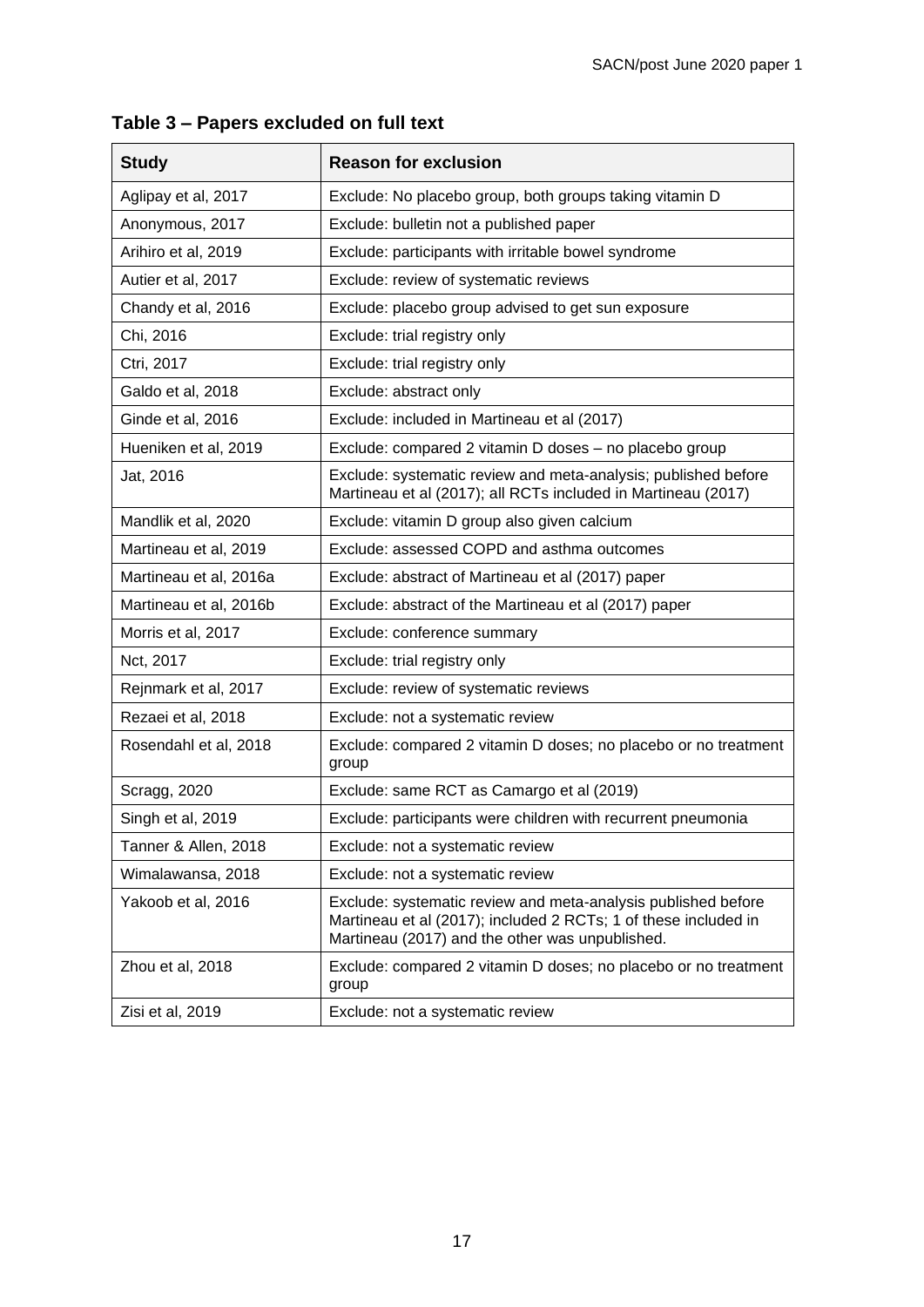#### **Flow diagram**

**Figure 1 – Flow diagram showing number of publications assessed for eligibility and included in the review**

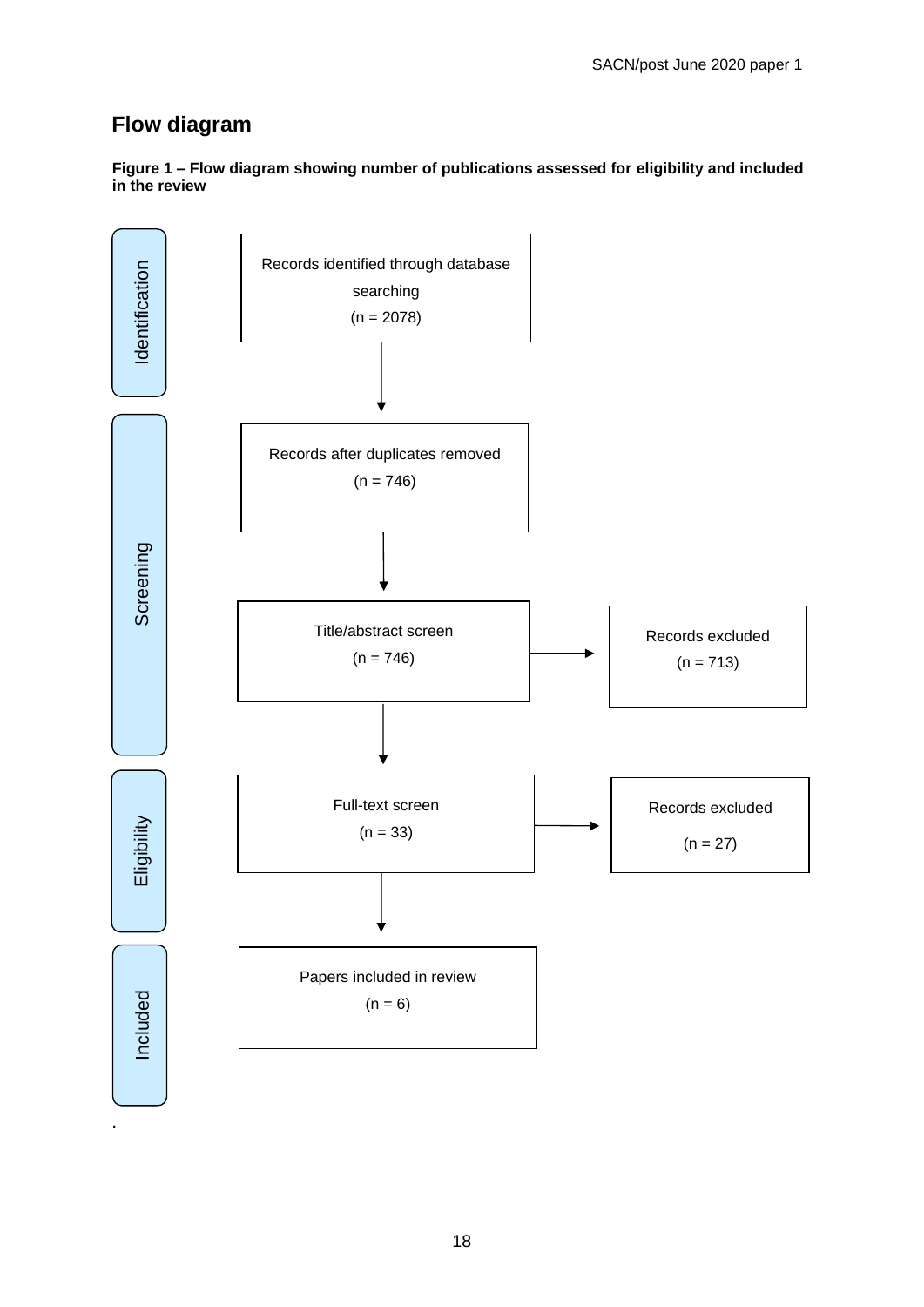### **Annex 2 – Summary of studies included in rapid review**

#### **Table 4 – Systematic review and meta-analysis**

<span id="page-18-0"></span>

| <b>Study</b>                                                                                                                                                                                                                                                                                                                                                                                                                                                                                                                                                                                                                                                                                                                                     | <b>Methods</b>                                                                                                                                                                                                                                                                                                                                                                                                                                                                                                                                                                                        | <b>Included</b>                                                                                                                                                                                                                                                                                                                                                                                                                                                                                                                                                                                                                                                                             | <b>Results</b>                                                                                                                                                                                                                                                                                                                                                                                                                                                                                                                                                                                                                                                                                                            | <b>Limitations and study</b><br>conclusions (assessed by<br>authors)                                                                                                                                                                                                                                                                                                                                                                                                                                  |
|--------------------------------------------------------------------------------------------------------------------------------------------------------------------------------------------------------------------------------------------------------------------------------------------------------------------------------------------------------------------------------------------------------------------------------------------------------------------------------------------------------------------------------------------------------------------------------------------------------------------------------------------------------------------------------------------------------------------------------------------------|-------------------------------------------------------------------------------------------------------------------------------------------------------------------------------------------------------------------------------------------------------------------------------------------------------------------------------------------------------------------------------------------------------------------------------------------------------------------------------------------------------------------------------------------------------------------------------------------------------|---------------------------------------------------------------------------------------------------------------------------------------------------------------------------------------------------------------------------------------------------------------------------------------------------------------------------------------------------------------------------------------------------------------------------------------------------------------------------------------------------------------------------------------------------------------------------------------------------------------------------------------------------------------------------------------------|---------------------------------------------------------------------------------------------------------------------------------------------------------------------------------------------------------------------------------------------------------------------------------------------------------------------------------------------------------------------------------------------------------------------------------------------------------------------------------------------------------------------------------------------------------------------------------------------------------------------------------------------------------------------------------------------------------------------------|-------------------------------------------------------------------------------------------------------------------------------------------------------------------------------------------------------------------------------------------------------------------------------------------------------------------------------------------------------------------------------------------------------------------------------------------------------------------------------------------------------|
| Vuichard Gysin et al (2016)<br>Aim: to systematically<br>summarise RCT evidence<br>comparing vitamin D<br>supplementation to placebo<br>or no treatment on clinical<br>and laboratory confirmed<br>ARTIs in healthy adults and<br>children<br><b>Study design: systematic</b><br>review and meta-analysis of<br><b>RCTs</b><br><b>Countries: High, middle &amp;</b><br>low income countries:<br>Afghanistan, Australia (2),<br>Canada, Finland, Israel,<br>Japan (2), Mongolia,<br>Netherlands, New Zealand<br>$(2)$ , US $(3)$<br><b>Funding source: Vuichard</b><br>Gysin received scholarship<br>from Lichtenstein<br>Foundation (University of<br>Basel, Switzerland). Funding<br>agency had no role in study<br>design, data collection and | Search period: to January<br>2016<br>Databases searched:<br>Medline, EMBASE,<br>CENTRAL, CINAHL,<br>OpenGrey, clinical trials<br>registry.<br>Language restrictions:<br>None<br>Inclusion criteria:<br>• RCTs of healthy<br>individuals<br>• Intervention: any form of<br>vitamin D<br>• Comparator: placebo or no<br>treatment<br>• Concomitant interventions<br>allowed if type, dose,<br>duration same in both<br>groups.<br><b>Exclusion criteria:</b><br>• Inclusion of compound of<br>micronutrients or<br>multivitamin in either arm.<br>• Studies with mycobacterial<br>or fungal respiratory | Number of studies: 15 (14)<br>in meta-analysis)<br>Study duration: 7 weeks to<br>3 years (median 17 weeks).<br>Study population:<br>• 7053 healthy adolescents<br>or adults (10 studies),<br>infants (2 studies), children<br>(2 studies) or older people<br>(1 study).<br>• Age: median, 19 years<br>(IQR 10 to 49)<br><b>Intervention: Vitamin D3.</b><br>Average dose: 37.5 µg/day<br>(range 7.5 to 92.5) (1500 IU;<br>range: 300 to 3700).<br>Frequency: ranged from<br>daily to every 3 months.<br><b>Comparator: All except 1</b><br>RCT used a placebo<br>Author's evaluation:<br>ROB (assessed using<br>Cochrane RoB tool):<br>• RoB in most studies,<br>moderate to low. 4 at high | <b>Primary outcome:</b><br>Vitamin D vs comparator<br>• Risk of ARTI: RR, 0.94<br>(95% CI 0.88 to 1.00)<br>$(I2=57%)$ .<br>• First lab-confirmed ARTI:<br>RR, 0.90 (95% CI 0.68 to<br>1.21) $(1^2=66%)$<br><b>Secondary outcomes:</b><br>Symptom duration:<br>MD, -0.06 (95% CI -0.29,<br>0.18) ( $p=0.64$ ) ( $l^2=0%$ )<br>Absenteeism:<br>MD, 0.06 (95% CI-0.41,<br>0.54) ( $p=0.80$ ) ( $l^2=35%$ )<br>Severity of ARTI:<br>OR, 0.95 (95% CI 0.76,<br>1.18) ( $p=0.6$ ) ( $l^2=0\%$ )<br>Subgroup analysis:<br>ARTI risk in those with<br>25(OH)D ≤50 vs >50 nmol/L:<br>RR, 0.94 (95% CI 0.87,<br>1.01) ( $p=0.1$ ) ( $l^2=0\%$ )<br>Daily or weekly vs monthly<br>or quarterly bolus dose:<br>RR, 0.94 (95% CI 0.88, | Limitations:<br>• Major differences across<br>studies with respect to<br>population, settings,<br>dosing regimens and<br>outcome measurements.<br><b>Conclusions:</b><br>• No significant protective<br>effect of vitamin D<br>supplementation on clinical<br>ARTI in otherwise healthy<br>people of various ages.<br>• Evidence insufficient to<br>determine the comparative<br>effectiveness of vitamin D<br>versus placebo on<br>laboratory confirmed ARTI.<br>• Overall level of evidence<br>low. |
| analysis, decision to publish,<br>or preparation of manuscript.                                                                                                                                                                                                                                                                                                                                                                                                                                                                                                                                                                                                                                                                                  | infections as sole outcome                                                                                                                                                                                                                                                                                                                                                                                                                                                                                                                                                                            | risk (3 for selective                                                                                                                                                                                                                                                                                                                                                                                                                                                                                                                                                                                                                                                                       | 1.00) ( $p=0.1$ ) ( $l^2=57\%$ )                                                                                                                                                                                                                                                                                                                                                                                                                                                                                                                                                                                                                                                                                          |                                                                                                                                                                                                                                                                                                                                                                                                                                                                                                       |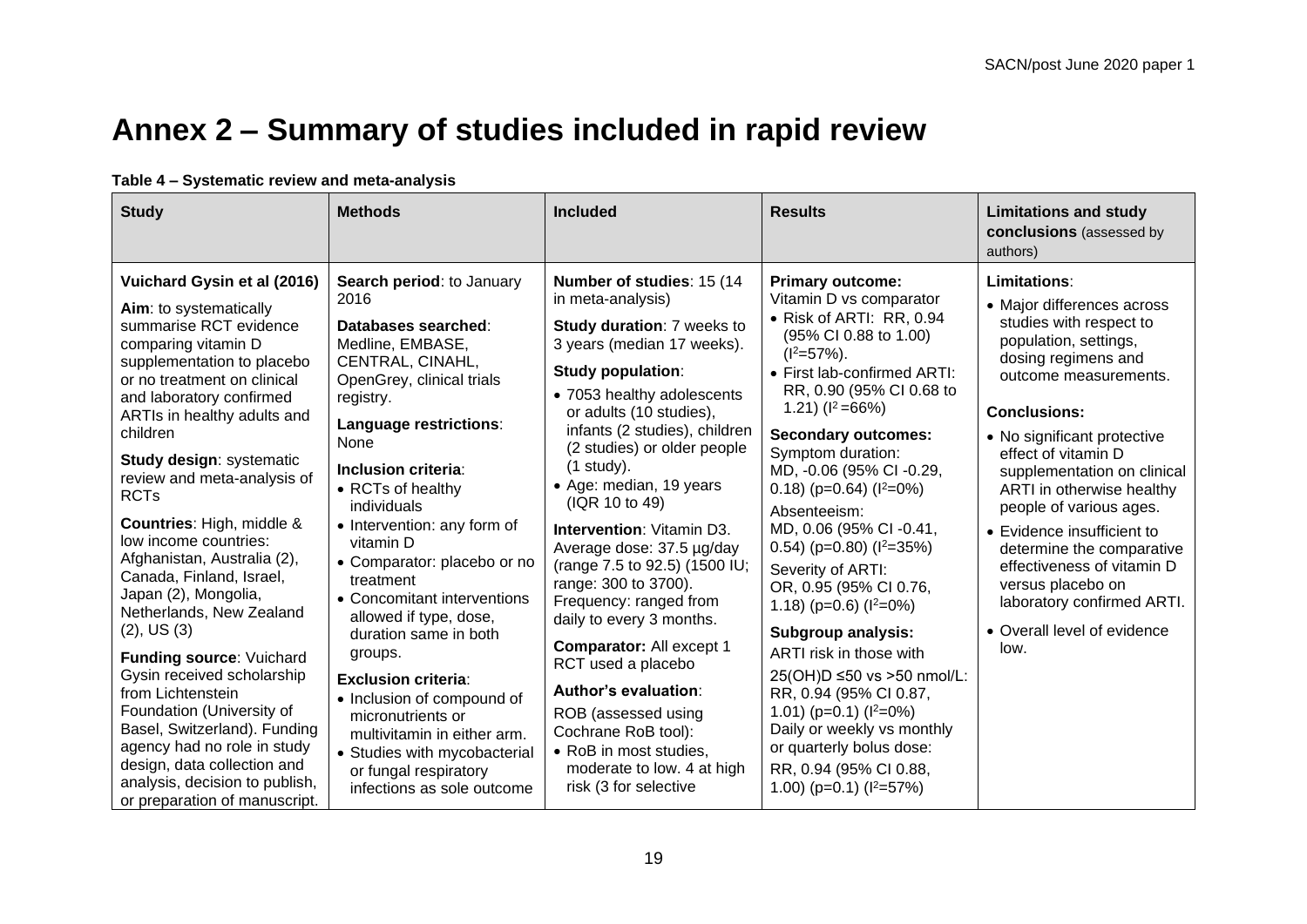| <b>Study</b>                              | <b>Methods</b>                                                                                                                                                                                                                                                                                                                                                                                                                                                                                                                        | <b>Included</b>                                                                                                                                                                                                                                                                                                                                                                                                                                      | <b>Results</b> | <b>Limitations and study</b><br><b>conclusions</b> (assessed by<br>authors) |
|-------------------------------------------|---------------------------------------------------------------------------------------------------------------------------------------------------------------------------------------------------------------------------------------------------------------------------------------------------------------------------------------------------------------------------------------------------------------------------------------------------------------------------------------------------------------------------------------|------------------------------------------------------------------------------------------------------------------------------------------------------------------------------------------------------------------------------------------------------------------------------------------------------------------------------------------------------------------------------------------------------------------------------------------------------|----------------|-----------------------------------------------------------------------------|
| <b>Declarations of interest:</b><br>None. | Outcome measures:<br>Primary outcomes:<br>• first episode of clinical<br>ARTI reported as cold or<br>influenza-like illness with<br>or without formal<br>adjudication by medical<br>personnel<br>• first episode of lab<br>confirmed ARTI assessed<br>by standard<br>microbiological methods.<br>Secondary outcomes:<br>• duration and severity of<br>ARTI-symptoms<br>• absenteeism due to ARTI<br><b>Statistical analysis:</b><br>Random-effects models.<br>Heterogeneity explored by<br>subgroup and meta-<br>regression analyses. | reporting, 1 performance<br>bias)<br>• Large heterogeneity for 2<br>primary outcomes.<br>• Both, funnel plot and<br>Egger's test $(p=0.03)$<br>suggested possible<br>publication bias<br>• Due to low number of<br>studies in secondary<br>outcomes, suspected risk<br>of publication bias and<br>downgraded overall quality<br>of evidence for each<br>individual outcome<br>Study quality: assessed<br>using GRADE<br>• Overall study quality, low |                |                                                                             |

Abbreviations: ARTI, acute respiratory tract infection; IQR, inter-quartile range; IU, international units; MD, mean difference; randomized controlled trial; RR, risk ratio; ROB, risk of bias; 25(OH)D, 25-hydrovxy vitamin D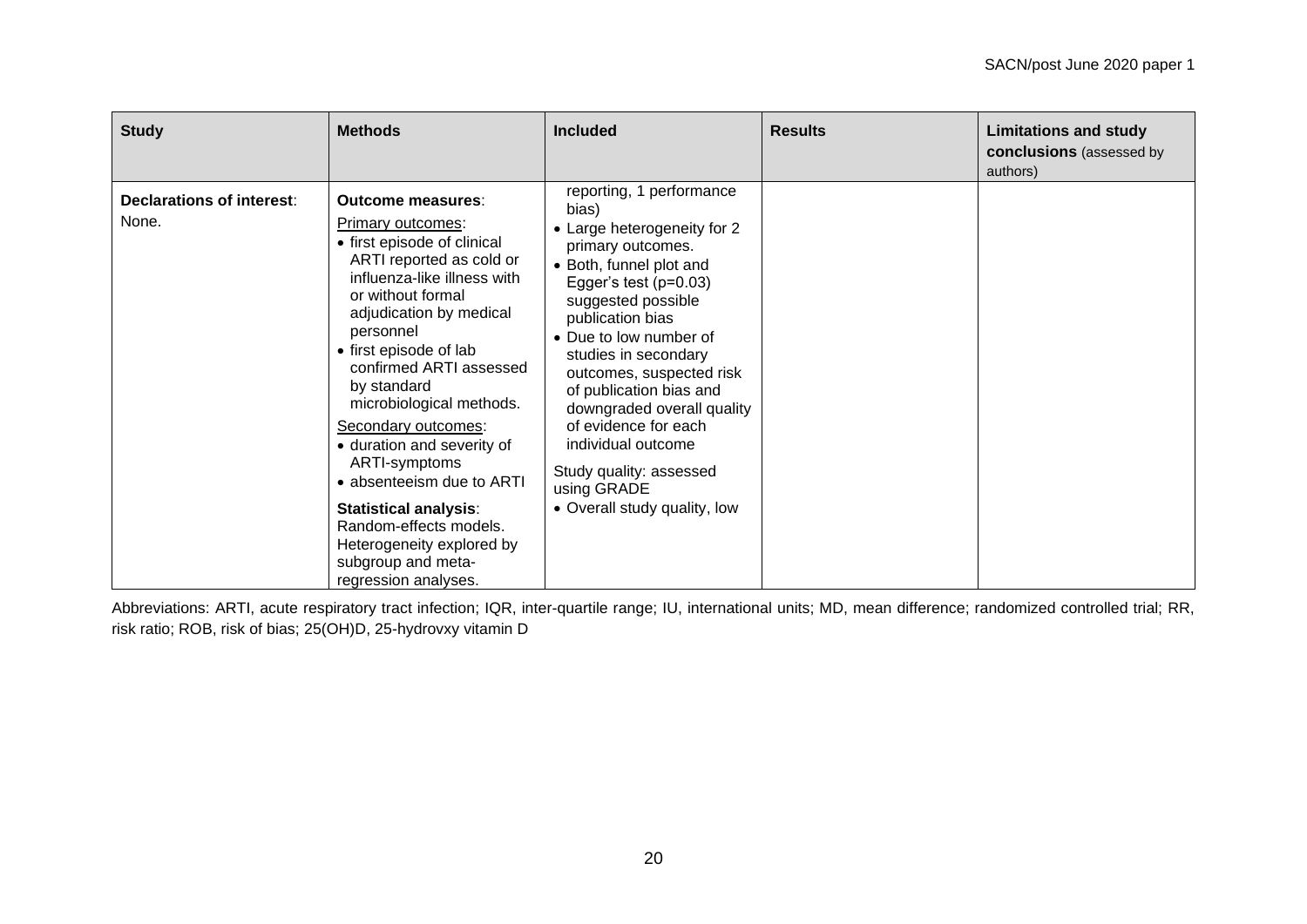| <b>Author</b><br>(Year)<br><b>Country</b> | <b>Population</b><br>(participants,<br>number, age)          | Intervention/<br><b>Duration</b>                                                                                       | <b>Baseline 25(OH)D</b><br>concentration<br>(mmol/L) | <b>Post intervention</b><br>25(OH)D<br>concentration<br>(nmol/L)                                                                        | <b>Outcome</b>                                                                                                                                                                                                                 | <b>Results</b>                                                                                                                                                                                                                                                                                     |
|-------------------------------------------|--------------------------------------------------------------|------------------------------------------------------------------------------------------------------------------------|------------------------------------------------------|-----------------------------------------------------------------------------------------------------------------------------------------|--------------------------------------------------------------------------------------------------------------------------------------------------------------------------------------------------------------------------------|----------------------------------------------------------------------------------------------------------------------------------------------------------------------------------------------------------------------------------------------------------------------------------------------------|
| Aloia et al<br>(2019)<br><b>USA</b>       | 260 African-<br>American<br>women<br>68.2 years<br>(average) | 1. Mean dose<br>$87 + 37$<br>$\mu$ g/d<br>(adjusted to<br>maintain<br>25(OH)D<br>>75nmol/L)<br>2. placebo<br>36 months | 1. $53.8 \pm 16.3$<br>2. $55.5 \pm 17.3$             | (12, 24, 36 months)<br>1. $107.5 \pm 22.75$ ,<br>$115 \pm 27.5$ ,<br>$117.5 + 28$<br>2. $47.5 \pm 20, 50 \pm 1$<br>19.75, $52.5 \pm 25$ | Primary: bone density,<br>physical performance<br>Secondary: Incidence of<br><b>ARTIS</b><br>Self-reported occurrence<br>of ARTIs assessed by<br>questionnaire every 3<br>months - had /did not<br>have ARTI since last visit) | Retention: 71% (n=184); ITT<br>analysis<br>No difference in occurrence<br>of ARTIs in the vitamin D vs<br>the placebo group.<br>ARTI rate did not change<br>significantly from baseline<br>(slope, -0.008; p=0.232 for<br>time effect); no difference<br>between groups over time<br>$(p=0.775)$ . |
| Camargo et<br>al (2019)<br>New Zealand    | 5110 adults<br>Age 50 to 84<br>years.<br>66 years<br>(mean)  | 1. Initial bolus,<br>5000 µg<br>then 2500<br>µg/month<br>2. placebo<br>1.6 years<br>(median)                           | Mean: $63 \pm 24$                                    | $(n=441$ at 3 years)<br>1. 135<br>2. 63                                                                                                 | Primary: cardiovascular<br>disease<br>Secondary: time to first<br>reported ARTI (upper and<br>lower)<br>ARTI assessed monthly<br>by mailed questionnaire<br>about recent URTIs and<br>LRTIs.                                   | Retention: 87%; ITT analysis<br>No difference in ARTIs<br>between groups<br>HR: 1.01 (0.94 to 1.07)<br>$(p=0.85)$<br>No evidence of benefit in<br>those with $25(OH)D < 50$<br>nmol/L or in separate<br>analyses of URTI & LRTI                                                                    |
| Jung et al<br>(2018)<br>South Korea       | 25 taekwondo<br>athletes<br>19 to 22 years                   | 1. 125 µg /day<br>2. placebo<br>4 weeks                                                                                | 1. $28.7 \pm 1.51$<br>2. $34.2 \pm 2.16$             | 1. $100.1 \pm 4.70$<br>2. $34.6 \pm 1.66$                                                                                               | Did not specify primary &<br>secondary outcomes<br>Symptoms of URTI (runny<br>nose, sneezing, coughing)<br>reported daily by<br>questionnaire.                                                                                 | Retention: 68% (n=17); PP<br>analysis<br>URTI symptoms significantly<br>lower in vitamin D group (7.7)<br>$±1.06$ ) compared to placebo<br>group $(13.0 \pm 1.60)$ ; p=0.011                                                                                                                       |

**Table 5 – Randomised controlled trials**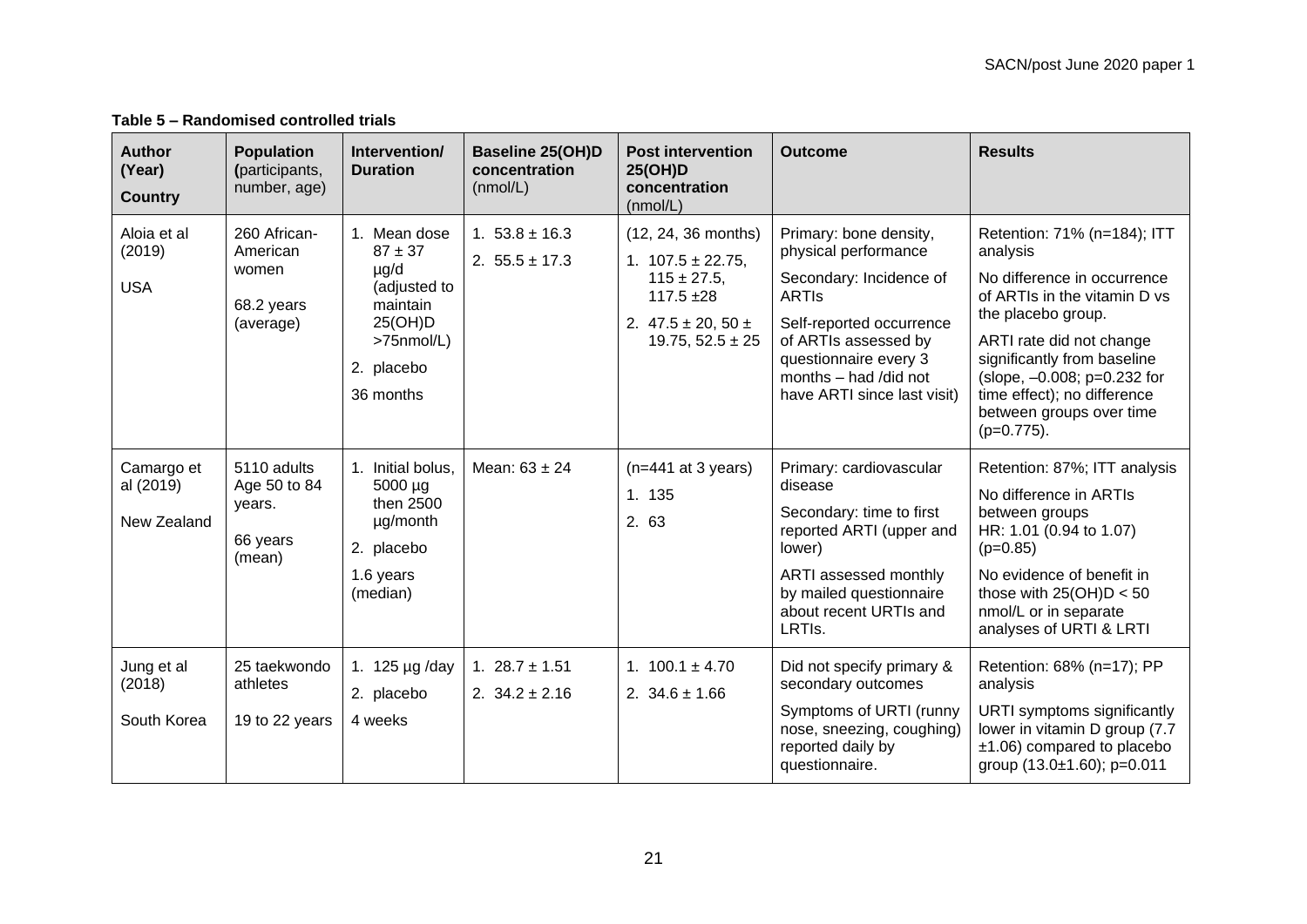| <b>Author</b><br>(Year)<br><b>Country</b> | <b>Population</b><br>(participants,<br>number, age) | Intervention/<br><b>Duration</b>                         | <b>Baseline 25(OH)D</b><br>concentration<br>(mmol/L) | <b>Post intervention</b><br>25(OH)D<br>concentration<br>(mmol/L) | <b>Outcome</b>                                                                                                                                                                                                                                                                                                                             | <b>Results</b>                                                                                                                                                                                                                                                                                                                                                                                                                                                                                                      |
|-------------------------------------------|-----------------------------------------------------|----------------------------------------------------------|------------------------------------------------------|------------------------------------------------------------------|--------------------------------------------------------------------------------------------------------------------------------------------------------------------------------------------------------------------------------------------------------------------------------------------------------------------------------------------|---------------------------------------------------------------------------------------------------------------------------------------------------------------------------------------------------------------------------------------------------------------------------------------------------------------------------------------------------------------------------------------------------------------------------------------------------------------------------------------------------------------------|
| Loeb et al<br>(2019)<br>Vietnam           | 1300 children<br>& adolescents<br>3 to 17 years     | 1. 350<br>µg/week<br>2. placebo<br>8 months              | 1.65.7<br>2. 65.2                                    | 1. 91.8<br>2. 64.5                                               | Primary: confirmed<br>influenza infection and<br>non-influenza respiratory<br>viruses<br>Symptoms of influenza<br>and non-influenza<br>respiratory viruses were<br>assessed twice weekly by<br>health workers and an<br>oropharyngeal swab was<br>obtained from participants<br>with $>1$ symptom<br>Confirmed by laboratory<br>diagnosis. | Retention: 91.5% (n=1189);<br><b>ITT</b> analysis<br>Influenza infection: No<br>difference between groups;<br>HR: 1.18 (95% CI, 0.79 to<br>$1.78$ ) (p=0.64)<br>Non-influenza respiratory<br>virus infection: Significantly<br>greater reduction in vitamin D<br>compared to placebo group<br>HR: 0.76 (95% CI: 0.61 to<br>$0.94$ ) ( $p=0.01$ ).<br>All respiratory viruses:<br>Significantly greater<br>reduction in vitamin D<br>compared to placebo group:<br>HR: 0.81 (95% CI: 0.66 to<br>$0.99$ ) ( $p=NR$ ). |
| Shimizu et al<br>(2018)<br>Japan          | 252 adults<br>45 to 74 years                        | 1. 10 $\mu$ g /day<br>25(OH)D<br>2. placebo<br>16 weeks. | 1. $49.1 \pm 13.8$<br>2. $48.6 \pm 13.1$             | 1. $114.6 \pm 32.7$<br>2. $59.7 \pm 20.6$                        | Primary: incidence<br>proportion of URTI<br>Secondary: duration of<br><b>URTI &amp; incidence</b><br>proportion of new URTI<br>events every 4 weeks.<br>Assessed by daily<br>questionnaire.                                                                                                                                                | Retention: 85% (n=215); PP<br>analysis<br>No difference between<br>groups on incidence of URTI.<br>$(p=0.675)$<br>URTI duration shorter in<br>25OHD compared to placebo<br>group $(p=0.06)$ .                                                                                                                                                                                                                                                                                                                       |

Abbreviations: ARTI, acute respiratory tract infections; HR, Hazard ratio; ITT, intention to treat; LRTI, lower respiratory tract infection; NR, not reported; PP, per protocol; URTI, upper respiratory tract infection; 25(OH)D, 25-hydrovxy vitamin D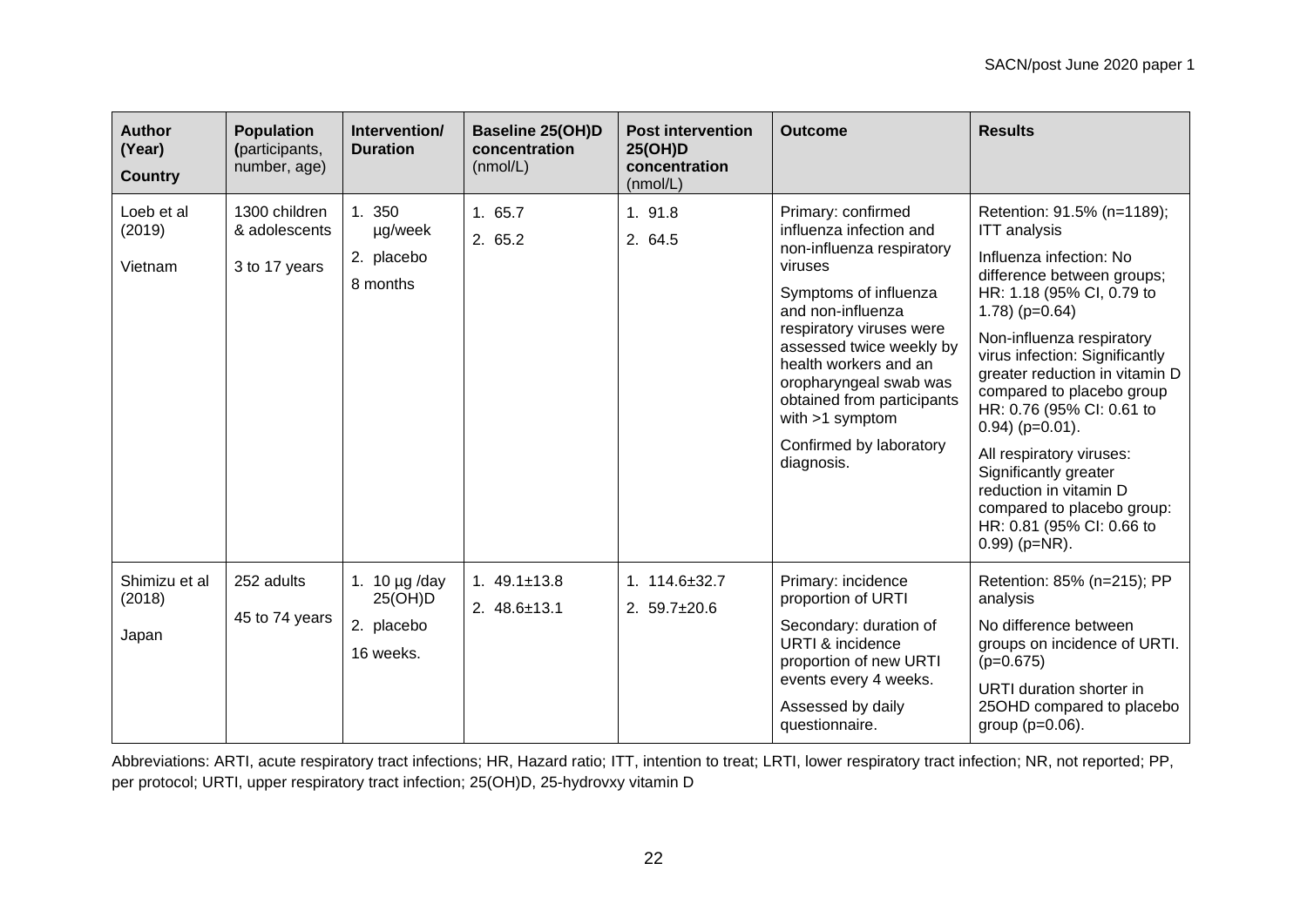## <span id="page-22-0"></span>**References**

Aglipay M, Birken CS, Parkin PC, Loeb MB, Thorpe K, Chen Y, et al (2017) Effect of High-Dose vs Standard-Dose Wintertime Vitamin D Supplementation on Viral Upper Respiratory Tract Infections in Young Healthy Children. JAMA. 318(3):245-254.

Aloia JF, Islam S & Mikhail M (2019) Vitamin D and Acute Respiratory Infections-The PODA Trial. Open Forum Infectious Diseases. 6(9):ofz228.

Aloia JF, Li-Ng M (2007) Re: epidemic influenza and vitamin D. *Epidemiol Infect*;135(7):1095‐1098. doi:10.1017/S0950268807008308

Aloia JF, Talwar SA, Pollack S, Yeh J (2005). A randomized controlled trial of vitamin D3 supplementation in African American women. *Arch Intern Med*.165(14):1618‐ 1623. doi:10.1001/archinte.165.14.1618

Anonymous (2017) Vitamin D supplementation effective in preventing acute respiratory tract infections. Nursing older people. 29(3):11.

Arihiro S, Nakashima A, Matsuoka M, Suto S, Uchiyama K, Kato T, et al (2019) Randomized Trial of Vitamin D Supplementation to Prevent Seasonal Influenza and Upper Respiratory Infection in Patients with Inflammatory Bowel Disease. Inflammatory Bowel Diseases. 25(6):1088-1095.

Autier P, Mullie P, Macacu A, Dragomir M, Boniol M, Coppens K, et al (2017) Effect of vitamin D supplementation on non-skeletal disorders: a systematic review of metaanalyses and randomised trials. The lancet. Diabetes & endocrinology. 5(12):986- 1004.

Bergman P, Lindh AU, Bjorkhem-Bergman L & Lindh JD (2013) Vitamin D and Respiratory Tract Infections: A Systematic Review and Meta-Analysis of Randomized Controlled Trials. *PLoS One* **8**, e65835.

Camargo CA, Sluyter J, Stewart AW, Khaw KT, Lawes CMM, Toop L, et al (2019) Effect of monthly high-dose vitamin D supplementation on acute respiratory infections in older adults: A randomized controlled trial. Clinical infectious diseases : an official publication of the Infectious Diseases Society of America.

Chandy DD, Kare J, Singh SN, Agarwal A, Das V, Singh U, et al (2016) Effect of Vitamin D supplementation, directly or via breast milk for term infants, on serum 25 hydroxyVitamin D and related biochemistry, and propensity to infection: A randomised placebo-controlled trial. British Journal of Nutrition. 116(1):52-58.

Charan J, Goyal JP, Saxena D, Yadav P (2012) Vitamin D for prevention of respiratory tract infections: A systematic review and meta-analysis. *J Pharmacol Pharmacother*. 3(4):300‐303. doi:10.4103/0976-500X.103685

Chi CI (2016) Preventive effects of vitamin D on seasonal influenza in infants. http://www.who.int/trialsearch/Trial2.aspx?TrialID=ChiCTR-IOR-16009102.

Ctri (2017) Role of Vitamin D3 intake and decrease in Respiratory infections. http://www.who.int/trialsearch/Trial2.aspx?TrialID=CTRI/2017/10/010274.

de Gruijl FR, Pavel S (2012) The effects of a mid-winter 8-week course of subsunburn sunbed exposures on tanning, vitamin D status and colds. *Photochem Photobiol Sci*. 11(12):1848‐1854. doi:10.1039/c2pp25179e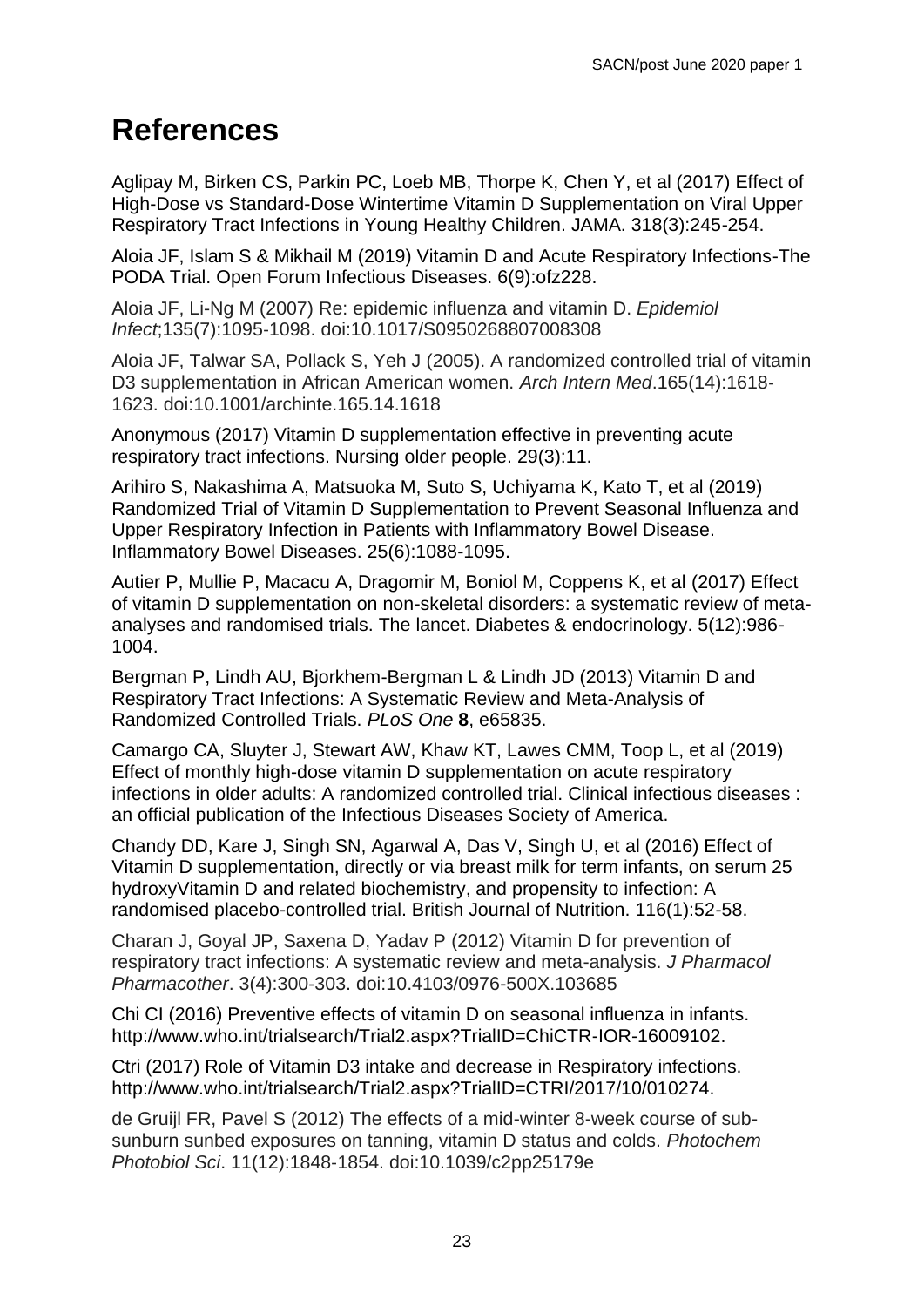Dubnov-Raz G, Rinat B, Hemila H, Choleva L, Cohen AH & Constantini NW (2015) Vitamin D supplementation and upper respiratory tract infections in adolescent swimmers: a randomized controlled trial. *Pediatr Exerc Sci* **27**, 113-119.

Galdo AM, De Aguileta AL, Mercader PT, Estela AC, Marcos MIM, Murua JK, et al (2018) Effect of supplementation with vitamin D on acute bronchitis prevention during the first year of life. European Respiratory Journal. 52(Supplement 62).

Ginde AA, Blatchford P, Breese K, Zarrabi L, Linnebur SA, Wallace JI, et al (2016) High-Dose Monthly Vitamin D for Prevention of Acute Respiratory Infection in Older Long-Term Care Residents: A Randomized Clinical Trial. Journal of the American Geriatrics Society. 65(3):496-503.

Goodall EC, Granados AC, Luinstra K, Pullenayegum E, Coleman BL, Loeb M & Smieja M (2014) Vitamin D3 and gargling for the prevention of upper respiratory tract infections: a randomized controlled trial. *BMC Infect Dis* **14**, 273.

Grant CC, Kaur S, Waymouth E, Mitchell EA, Scragg R, Ekeroma A, Stewart A, Crane J, Trenholme A*, et al.* (2015) Reduced primary care respiratory infection visits following pregnancy and infancy vitamin D supplementation: a randomised controlled trial. *Acta Paediatr* **104**, 396-404.

Hueniken K, Aglipay M, Birken CS, Parkin PC, Loeb MB, Thorpe KE, et al (2019) Effect of high-dose Vitamin D supplementation on upper respiratory tract infection symptom severity in healthy children. Pediatric Infectious Disease Journal. 38(6):569-576.

Jat KR (2016) Vitamin D and lower respiratory tract infection in children: A systematic review and meta-analysis of randomized controlled trials. Clinical Pulmonary Medicine. 23(4):157-162.

Jolliffe DA, Griffiths CJ & Martineau AR (2013) Vitamin D in the prevention of acute respiratory infection: systematic review of clinical studies. *J Steroid Biochem Mol Biol* **136**, 321-329.

Jung HC, Seo M-W, Lee S, Kim SW & Song JK (2018) Vitamin D3 Supplementation Reduces the Symptoms of Upper Respiratory Tract Infection during Winter Training in Vitamin D-Insufficient Taekwondo Athletes: A Randomized Controlled Trial. International journal of environmental research and public health. 15(9).

Loeb M, Dang AD, Thiem VD, Thanabalan V, Wang B, Nguyen NB, et al (2019) Effect of Vitamin D supplementation to reduce respiratory infections in children and adolescents in Vietnam: A randomized controlled trial. Influenza and other respiratory viruses. 13(2):176-183.

Mandlik R, Mughal Z, Khadilkar A, Chiplonkar S, Ekbote V, Kajale N, et al (2020) Occurrence of infections in schoolchildren subsequent to supplementation with vitamin D-calcium or zinc: a randomized, double-blind, placebo-controlled trial. Nutrition Research and Practice. 14(2):117-126.

Mao S & Huang S (2013) Vitamin D supplementation and risk of respiratory tract infections: a meta-analysis of randomized controlled trials. *Scand J Infect Dis* **45**, 696-702.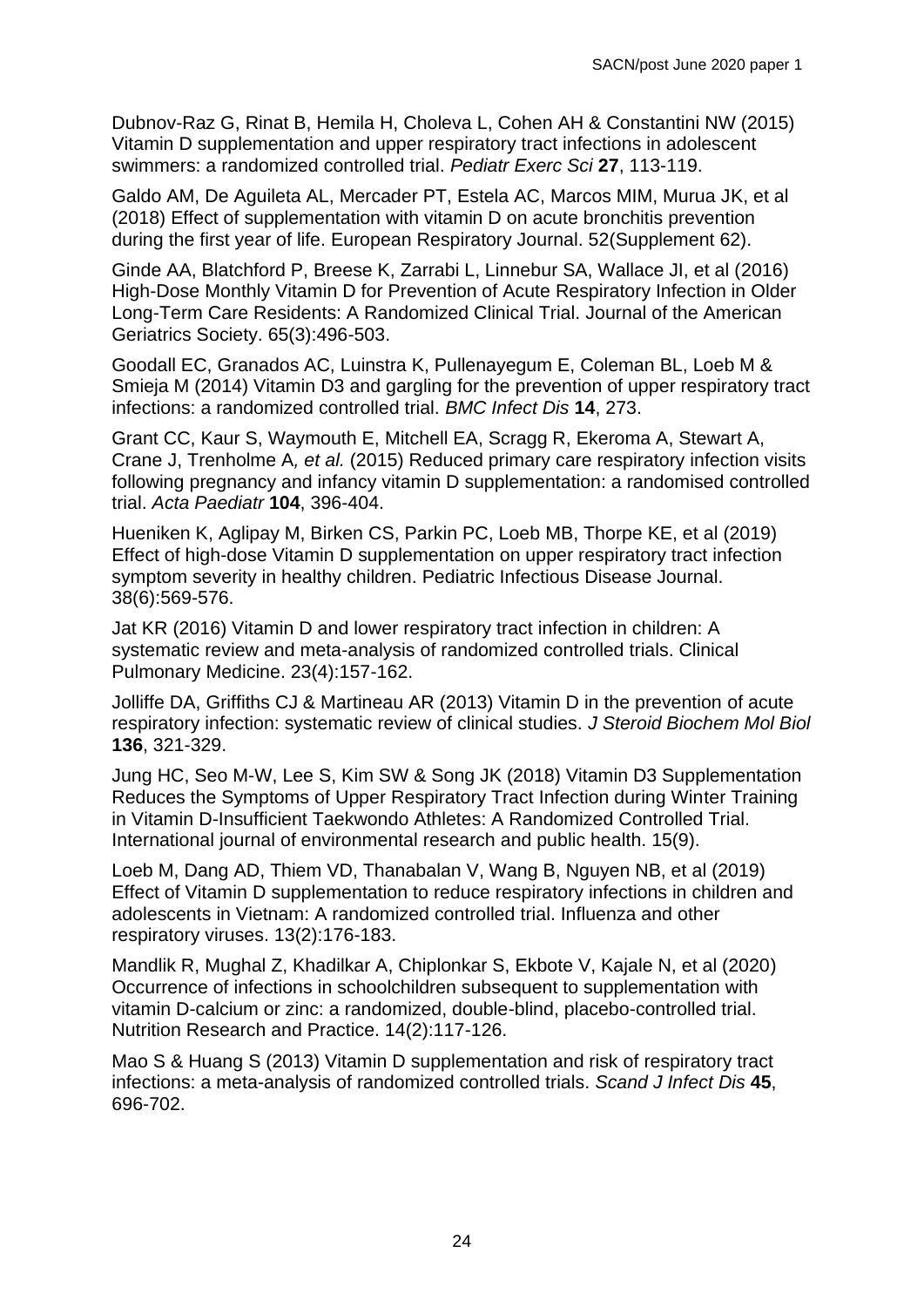Martineau AR, Hanifa Y, Witt KD, Barnes NC, Hooper RL, Patel M, Stevens N, Enayat Z, Balayah Z*, et al.* (2015) Double-blind randomised controlled trial of vitamin D3 supplementation for the prevention of acute respiratory infection in older adults and their carers (ViDiFlu). *Thorax* **70**, 953-960.

Martineau AR, Jolliffe DA, Hooper RL, Greenberg L, Aloia JF, Bergman P, et al (2016a) Protective effects of vitamin D supplementation against acute respiratory infection are greatest in those with the lowest baseline vitamin D status. European Respiratory Journal. 48(Supplement 60).

Martineau AR, Jolliffe DA, Hooper RL, Greenberg L, Aloia JF, Bergman P, et al (2016b) Vitamin d supplementation to prevent acute respiratory infections: Systematic review and meta-analysis of individual participant data. Thorax. 71(Supplement 3):A60-A61.

Martineau AR, Jolliffe DA, Hooper RL, Greenberg L, Aloia JF, Bergman P, et al (2017) Vitamin D supplementation to prevent acute respiratory tract infections: systematic review and meta-analysis of individual participant data. BMJ (Clinical research ed.). 356:i6583;

Martineau AR, Jolliffe DA, Greenberg L, Aloia JF, Bergman P, Dubnov-Raz G, et al (2019) Vitamin D supplementation to prevent acute respiratory infections: Individual participant data meta-analysis. Health Technology Assessment. 23(2):1-44.

Morris SK, Pell LG, Rahman MZ, Gubbay J, Pullenayegum E, Ahmed T, et al (2017) Maternal vitamin d supplementation during pregnancy and lactation to prevent acute respiratory infections in infancy in dhaka, bangladesh (mdari trial): A prospective cohort study nested within a randomized controlled trial during pregnancy and lactation to prevent respiratory infections in infancy in Bangladesh (MDARI trial). American Journal of Tropical Medicine and Hygiene. 97(5 Supplement 1):387.

Nct (2017) Effect of Alfacalcidol to Respiratory Infection and Immune Response of Indonesian Elderly.

Neale R, Armstrong B, Ebeling P, English D, Kimlin M, Pols J, et al (2013) Effect of vitamin d supplementation on antibiotic use and upper respiratory tract infection: A randomised controlled trial. American journal of epidemiology; 177:[S131 p.].

PHE (2020) Disparities in the risk and outcomes of COVID-19. Available online at: [https://assets.publishing.service.gov.uk/government/uploads/system/uploads/attach](https://assets.publishing.service.gov.uk/government/uploads/system/uploads/attachment_data/file/892085/disparities_review.pdf) [ment\\_data/file/892085/disparities\\_review.pdf](https://assets.publishing.service.gov.uk/government/uploads/system/uploads/attachment_data/file/892085/disparities_review.pdf)

Rees JR, Hendricks K, Barry EL, Peacock JL, Mott LA, Sandler RS, Bresalier RS, Goodman M, Bostick RM*, et al.* (2013) Vitamin D3 supplementation and upper respiratory tract infections in a randomized, controlled trial. *Clin Infect Dis* **57**, 1384- 1392.

Rejnmark L, Bislev LS, Cashman KD, Eiriksdottir G, Gaksch M, Grubler M, et al (2017) Non-skeletal health effects of vitamin D supplementation: A systematic review on findings from meta-analyses summarizing trial data. PloS one. 12(7):e0180512.

Rezaei R, Aslani S, Marashi M, Rezaei F & Sharif-Paghaleh E (2018) Immunomodulatory effects of vitamin D in influenza infection. Current Immunology Reviews. 14(1):40-49.